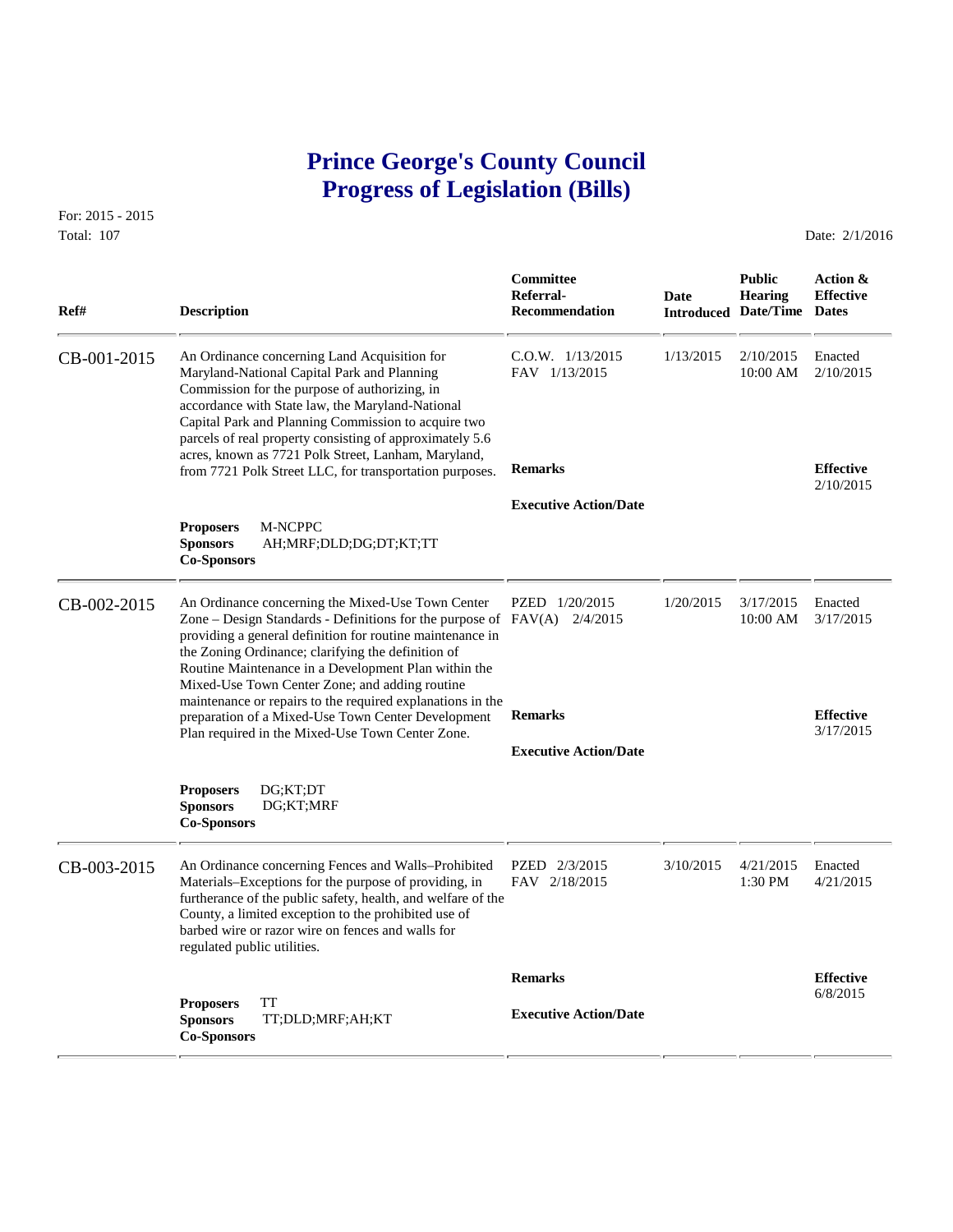| For: 2015-2015<br><b>Total: 107</b> | <b>Prince George's County Council</b><br><b>Progress of Legislation (Bills)</b>                                                                                                                                                                                                                                                                                                                                  |                                                               |                           |                                              |                                              |
|-------------------------------------|------------------------------------------------------------------------------------------------------------------------------------------------------------------------------------------------------------------------------------------------------------------------------------------------------------------------------------------------------------------------------------------------------------------|---------------------------------------------------------------|---------------------------|----------------------------------------------|----------------------------------------------|
| Ref#                                | <b>Description</b>                                                                                                                                                                                                                                                                                                                                                                                               | Committee<br>Referral-<br><b>Recommendation</b>               | Date<br><b>Introduced</b> | <b>Public</b><br><b>Hearing</b><br>Date/Time | Action &<br><b>Effective</b><br><b>Dates</b> |
| CB-004-2015                         | An Act concerning Hotel and Motel Tax for the purpose<br>of clarifying that the full amount of the consideration<br>paid to a room remarketer through an internet transaction<br>is subject to the County's hotel tax.                                                                                                                                                                                           | PSFM 2/3/2015<br>$FAV(A)$ 2/19/2015                           | 3/10/2015                 | 3/31/2015<br>10:00 AM                        | Enacted<br>3/31/2015                         |
|                                     | ML;KT;DG<br><b>Proposers</b><br><b>Sponsors</b><br>ML;KT;DG;TT;DT<br><b>Co-Sponsors</b>                                                                                                                                                                                                                                                                                                                          | <b>Remarks</b><br><b>Executive Action/Date</b><br>S 4/20/2015 |                           |                                              | <b>Effective</b><br>6/4/2015                 |
| CB-005-2015                         | An Act concerning the Expanded Polystyrene Ban for the THE 3/3/2015<br>purpose of defining relevant terms; prohibiting the sale,<br>use or provision of certain expanded polystyrene food<br>service products by food service businesses; providing<br>for exceptions to the ban; providing for enforcement; and<br>generally regarding expanded polystyrene.                                                    | $FAV(A)$ 4/2/2015                                             | 4/7/2015                  | 4/28/2015<br>1:30 PM                         | Enacted<br>4/28/2015                         |
|                                     |                                                                                                                                                                                                                                                                                                                                                                                                                  | <b>Remarks</b>                                                |                           |                                              | <b>Effective</b>                             |
|                                     | <b>Proposers</b><br>ML;DG;DT<br><b>Sponsors</b><br>ML;DG;DT<br><b>Co-Sponsors</b>                                                                                                                                                                                                                                                                                                                                | <b>Executive Action/Date</b><br>S 5/12/2015                   |                           |                                              | 1/1/2016                                     |
| CB-006-2015                         | An Act concerning a Coal Tar Pavement Products Ban for THE 3/3/2015<br>the purpose of defining coal tar pavement products;<br>prohibiting the use of coal tar pavement products;<br>prohibiting the sale of coal tar pavement products;<br>providing for alternatives and outreach of this Act;<br>providing for and enforcement and penalties for<br>violations of this Act; and generally relating to coal tar | FAV(A) 3/26/2015                                              | 3/31/2015                 | 4/21/2015<br>1:30 PM                         | Enacted<br>4/21/2015                         |
|                                     | pavement products.                                                                                                                                                                                                                                                                                                                                                                                               | <b>Remarks</b>                                                |                           |                                              | <b>Effective</b><br>6/16/2015                |
|                                     | ML;DT<br><b>Proposers</b><br><b>Sponsors</b><br>ML;DT;MRF;DLD;DG<br><b>Co-Sponsors</b>                                                                                                                                                                                                                                                                                                                           | <b>Executive Action/Date</b><br>$S \frac{5}{1/2015}$          |                           |                                              |                                              |
| CB-007-2015                         | An Act concerning Property Tax Credit for Accessibility PSFM 3/10/2015<br>Features for the purpose of establishing a tax credit for<br>real property equipped with accessibility features.                                                                                                                                                                                                                       | FAV 4/2/2015                                                  | 4/28/2015                 | 6/2/2015<br>1:30 PM                          | Enacted<br>6/2/2015                          |
|                                     | <b>TT</b><br><b>Proposers</b><br><b>Sponsors</b><br>TT;DLD;DG;MRF<br><b>Co-Sponsors</b>                                                                                                                                                                                                                                                                                                                          | <b>Remarks</b><br><b>Executive Action/Date</b>                |                           |                                              | <b>Effective</b><br>8/3/2015                 |
|                                     |                                                                                                                                                                                                                                                                                                                                                                                                                  | S 6/16/2015                                                   |                           |                                              |                                              |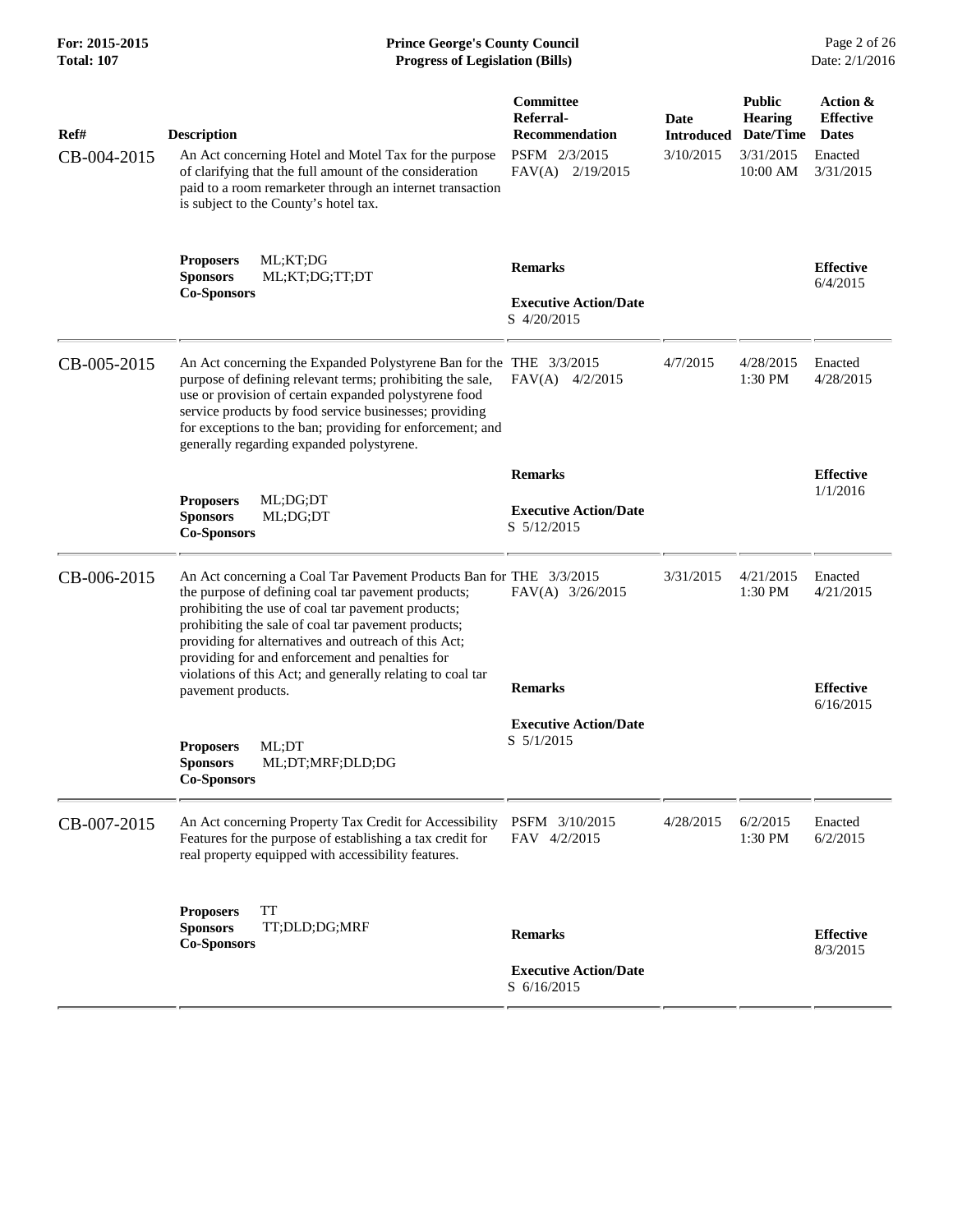| For: 2015-2015<br><b>Total: 107</b> | <b>Prince George's County Council</b><br>Date: 2/1/2016<br><b>Progress of Legislation (Bills)</b>                                                                                                                                                                                                                                                        |                                                                   |                   |                                                                                         |                                                                     |
|-------------------------------------|----------------------------------------------------------------------------------------------------------------------------------------------------------------------------------------------------------------------------------------------------------------------------------------------------------------------------------------------------------|-------------------------------------------------------------------|-------------------|-----------------------------------------------------------------------------------------|---------------------------------------------------------------------|
| Ref#<br>CB-008-2015                 | <b>Description</b><br>An Ordinance concerning R-R (Rural Residential) Zone<br>for the purpose of permitting commercial uses in the R-R FAV 4/7/2015<br>Zone, under certain circumstances.                                                                                                                                                                | Committee<br>Referral-<br><b>Recommendation</b><br>PZED 3/10/2015 | Date<br>4/21/2015 | <b>Public</b><br><b>Hearing</b><br><b>Introduced Date/Time</b><br>6/2/2015<br>$1:30$ PM | Action &<br><b>Effective</b><br><b>Dates</b><br>Enacted<br>6/2/2015 |
|                                     | <b>Proposers</b><br><b>DLD</b><br><b>DLD</b><br><b>Sponsors</b><br><b>Co-Sponsors</b>                                                                                                                                                                                                                                                                    | <b>Remarks</b><br><b>Executive Action/Date</b>                    |                   |                                                                                         | <b>Effective</b><br>7/20/2015                                       |
| CB-009-2015                         | An Act amending Subtitle 32 – Water Resources<br>Protection and Grading Code concerning the Rain Check FAV 3/26/2015<br>Rebate Program                                                                                                                                                                                                                   | THE 3/17/2015                                                     | 4/21/2015         | 5/12/2015<br>10:00 AM                                                                   | Enacted<br>5/12/2015                                                |
|                                     | CO. EXEC.<br><b>Proposers</b><br><b>Sponsors</b><br>TT;ML;DT;MRF;DLD;OP;DG<br><b>Co-Sponsors</b>                                                                                                                                                                                                                                                         | <b>Remarks</b><br><b>Executive Action/Date</b><br>S 5/29/2015     |                   |                                                                                         | <b>Effective</b><br>7/14/2015                                       |
| CB-010-2015                         | An Act concerning Transportation Network Company<br>Services for ensuring the safety, reliability and<br>cost-effectiveness of Transportation Network Company<br>(TNC) Services within the County; and to regulate access<br>to these transportation options for residents and visitors<br>to the County;.                                               | THE 3/17/2015<br><b>Remarks</b>                                   |                   |                                                                                         | <b>Effective</b>                                                    |
|                                     | MRF;DLD;DG;AH;TT<br><b>Proposers</b><br><b>Sponsors</b><br><b>Co-Sponsors</b>                                                                                                                                                                                                                                                                            | <b>Executive Action/Date</b>                                      |                   |                                                                                         |                                                                     |
| CB-011-2015                         | An Act amending Prince George's County's<br>Classification Plan to add the Animal Care Attendant<br>class series                                                                                                                                                                                                                                         | PSFM 3/24/2015<br>FAV 4/2/2015                                    | 4/14/2015         | 5/12/2015<br>$10:00$ AM                                                                 | Enacted<br>5/12/2015                                                |
|                                     | CO. EXEC.<br><b>Proposers</b><br><b>Sponsors</b><br>MRF;ML<br><b>Co-Sponsors</b>                                                                                                                                                                                                                                                                         | <b>Remarks</b><br><b>Executive Action/Date</b><br>S 5/29/2015     |                   |                                                                                         | <b>Effective</b><br>7/14/2015                                       |
| CB-012-2015                         | An Ordinance concerning Overlay Zones – Uses for the<br>purpose of amending the Zoning Ordinance to clarify that FAV(A) 4/15/2015<br>a Hospital is a permitted use in the Mixed Use -<br>Transportation Oriented (M-X-T) /Development District<br>Overlay (D-D-O) Zones, notwithstanding any other<br>applicable provision of law or comprehensive plan. | PZED 4/7/2015                                                     | 4/28/2015         | 6/9/2015<br>1:30 PM                                                                     | Enacted<br>6/9/2015                                                 |
|                                     |                                                                                                                                                                                                                                                                                                                                                          | <b>Remarks</b>                                                    |                   |                                                                                         | <b>Effective</b>                                                    |
|                                     | DLD;MRF<br><b>Proposers</b><br><b>Sponsors</b><br>DLD;MRF;KT;TT;DT;DG<br><b>Co-Sponsors</b>                                                                                                                                                                                                                                                              | <b>Executive Action/Date</b>                                      |                   |                                                                                         | 6/9/2015                                                            |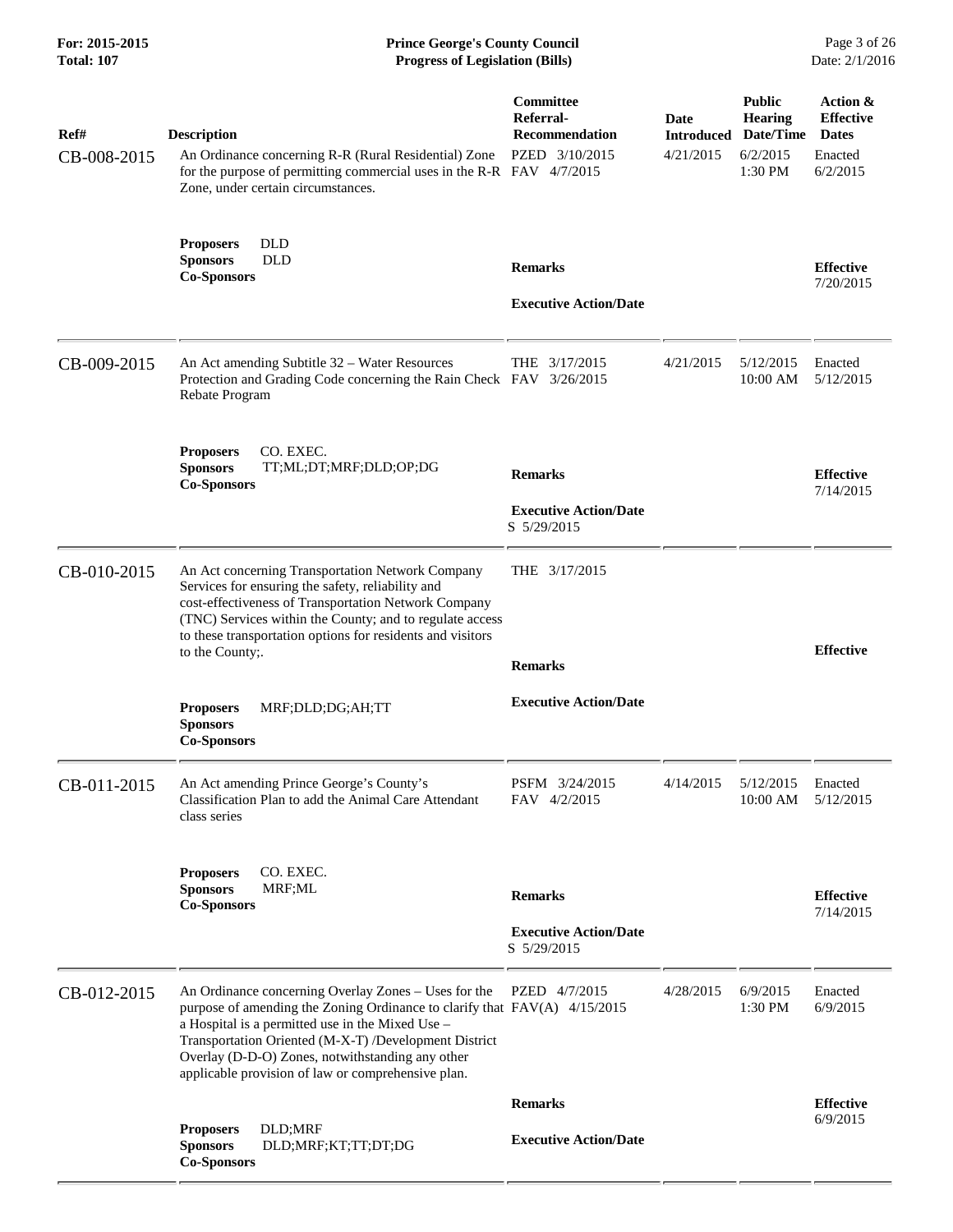| For: 2015-2015<br><b>Total: 107</b> | <b>Prince George's County Council</b><br><b>Progress of Legislation (Bills)</b>                                                                                                                                                                                                                                                                                                                                                                                                                                                                                                                                                                                                                                                                                                                                          |                                                                   |                                        |                                                                      |                                                                      |
|-------------------------------------|--------------------------------------------------------------------------------------------------------------------------------------------------------------------------------------------------------------------------------------------------------------------------------------------------------------------------------------------------------------------------------------------------------------------------------------------------------------------------------------------------------------------------------------------------------------------------------------------------------------------------------------------------------------------------------------------------------------------------------------------------------------------------------------------------------------------------|-------------------------------------------------------------------|----------------------------------------|----------------------------------------------------------------------|----------------------------------------------------------------------|
| Ref#<br>CB-013-2015                 | <b>Description</b><br>An Act concerning Parking Regulations for the purpose<br>of prohibiting parking in front of mailboxes in the County FAV(A) 6/4/2015<br>and providing for exemptions; and generally relating to<br>parking regulations.                                                                                                                                                                                                                                                                                                                                                                                                                                                                                                                                                                             | Committee<br>Referral-<br><b>Recommendation</b><br>PSFM 4/14/2015 | Date<br><b>Introduced</b><br>6/16/2015 | <b>Public</b><br><b>Hearing</b><br>Date/Time<br>7/14/2015<br>1:30 PM | Action &<br><b>Effective</b><br><b>Dates</b><br>Enacted<br>7/14/2015 |
|                                     | DLD;DG<br><b>Proposers</b><br><b>Sponsors</b><br>DLD;DG<br><b>Co-Sponsors</b>                                                                                                                                                                                                                                                                                                                                                                                                                                                                                                                                                                                                                                                                                                                                            | <b>Remarks</b><br><b>Executive Action/Date</b><br>S 7/24/2015     |                                        |                                                                      | <b>Effective</b><br>9/8/2015                                         |
| CB-014-2015                         | An Ordinance concerning the Development District<br>Overlay Zone for the purpose of establishing a procedure<br>in the Zoning Ordinance to limit, by law, the uses<br>permitted pursuant to Development District Standards in<br>a Development District Overlay (D-D-O) Zone under<br>certain specific circumstances, in order to safeguard the<br>public safety, health, and general welfare of the citizens<br>and residents within a D-D-O Zone in Prince George's<br>County.                                                                                                                                                                                                                                                                                                                                         | PZED 4/14/2015<br><b>Remarks</b><br><b>Executive Action/Date</b>  |                                        |                                                                      | <b>Effective</b>                                                     |
|                                     | DT;DG<br><b>Proposers</b><br><b>Sponsors</b><br><b>Co-Sponsors</b>                                                                                                                                                                                                                                                                                                                                                                                                                                                                                                                                                                                                                                                                                                                                                       |                                                                   |                                        |                                                                      |                                                                      |
| CB-015-2015                         | An Ordinance concerning the 2004 Sector Plan and<br>Sectional Map Amendment for the Prince George's<br>County Gateway Arts District Development District<br>Overlay (D-D-O) Zone for the purpose of amending,<br>pursuant to Section 27-548.22 of the Zoning Ordinance,<br>the uses permitted within the Traditional Residential<br>Neighborhood ("TRN") character area within the                                                                                                                                                                                                                                                                                                                                                                                                                                       | PZED 4/14/2015<br><b>Remarks</b>                                  |                                        |                                                                      | <b>Effective</b>                                                     |
|                                     | Development District Standards set forth in the 2004<br>Sector Plan and Sectional Map Amendment for the<br>Prince George's County Gateway Arts District Sectional<br>Map Amendment Development District Overlay (D-D-O)<br>Zone to prohibit the use "conversion of a one-family<br>detached dwelling to a building containing up to three<br>dwelling units (not considered as a two-family,<br>three-family, or multifamily dwelling)" where it is<br>prohibited in the underlying zoning classification for the<br>property within the character area, upon finding herein<br>that such amendment is necessary for the protection of<br>the public safety, health, and welfare of citizens and<br>residents in the 2004 Sectional Map Amendment for the<br>Prince George's County Gateway Arts District D-D-O<br>Zone. | <b>Executive Action/Date</b>                                      |                                        |                                                                      |                                                                      |
|                                     | DT;DG<br><b>Proposers</b><br><b>Sponsors</b><br><b>Co-Sponsors</b>                                                                                                                                                                                                                                                                                                                                                                                                                                                                                                                                                                                                                                                                                                                                                       |                                                                   |                                        |                                                                      |                                                                      |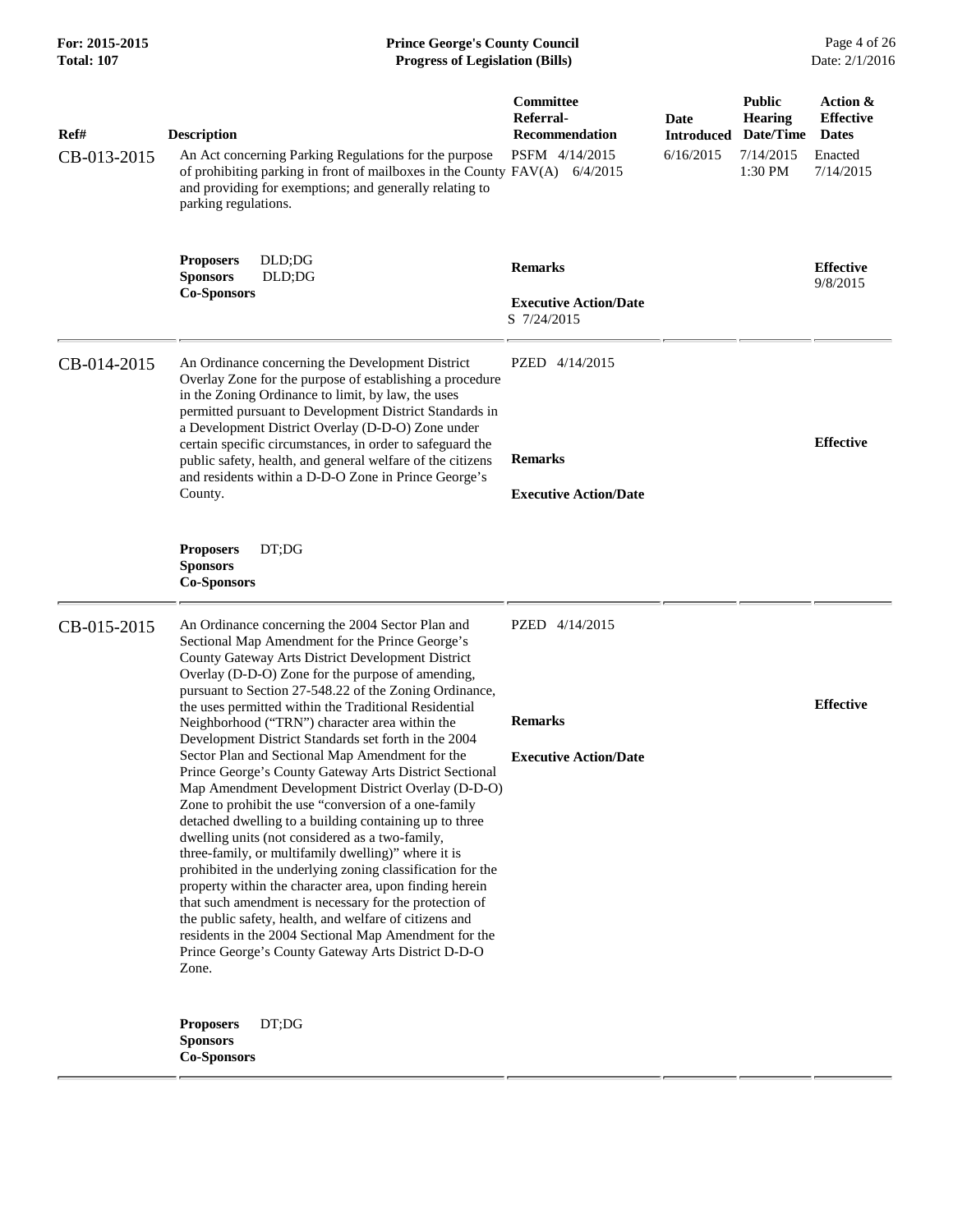## **For: 2015-2015 Prince George's County Council** Page 5 of 26<br> **Formal: 107 Progress of Legislation (Bills)** Date: 2/1/2016 **Total: 107 Progress of Legislation (Bills)**

| Ref#<br>CB-016-2015 | <b>Description</b><br>An Act providing certain limited exemptions to County<br>licensing and health requirements for Food Truck Hubs,<br>in order to encourage economic development, increase<br>public access to healthy food options, minimize or<br>eliminate food deserts in underserved areas of the County,<br>and promote innovative entrepreneurship and<br>revitalization in furtherance of the public safety, health,<br>and welfare of the citizens and residents of Prince<br>George's County. | Committee<br>Referral-<br><b>Recommendation</b><br>HEHS 4/21/2015<br>HELD<br>6/11/2015<br>FAV(A) 7/20/2015<br><b>Remarks</b> | <b>Date</b><br><b>Introduced</b><br>7/21/2015 | <b>Public</b><br><b>Hearing</b><br>Date/Time<br>10/6/2015<br>1:30 PM | Action &<br><b>Effective</b><br><b>Dates</b><br>Enacted<br>10/6/2015<br><b>Effective</b><br>11/30/2015 |
|---------------------|------------------------------------------------------------------------------------------------------------------------------------------------------------------------------------------------------------------------------------------------------------------------------------------------------------------------------------------------------------------------------------------------------------------------------------------------------------------------------------------------------------|------------------------------------------------------------------------------------------------------------------------------|-----------------------------------------------|----------------------------------------------------------------------|--------------------------------------------------------------------------------------------------------|
|                     | <b>Proposers</b><br>DG;ML;KT<br><b>Sponsors</b><br>DG;ML;KT;DLD<br><b>Co-Sponsors</b>                                                                                                                                                                                                                                                                                                                                                                                                                      | <b>Executive Action/Date</b><br>S 10/15/2015                                                                                 |                                               |                                                                      |                                                                                                        |
| CB-017-2015         | An Act clarifying fixed locations for food service<br>facilities for temporary periods and providing certain<br>limited exemptions to County licensing and health<br>requirements for Food Truck Hubs in order to encourage<br>economic development, increase public access to healthy<br>food options, minimize or eliminate food deserts in<br>underserved areas of the County, and promote innovative                                                                                                   | HEHS 4/21/2015<br>HELD 6/11/2015<br>FAV(A) 7/20/2015                                                                         | 7/21/2015                                     | 10/6/2015<br>1:30 PM                                                 | Enacted<br>10/6/2015                                                                                   |
|                     | entrepreneurship and revitalization in furtherance of the<br>public safety, health, and welfare of the citizens and<br>residents of Prince George's County                                                                                                                                                                                                                                                                                                                                                 | <b>Remarks</b><br><b>Executive Action/Date</b>                                                                               |                                               |                                                                      | <b>Effective</b><br>11/30/2015                                                                         |
|                     | <b>Proposers</b><br>DG;ML;KT<br><b>Sponsors</b><br>DG;ML;KT<br><b>Co-Sponsors</b>                                                                                                                                                                                                                                                                                                                                                                                                                          | S 10/15/2015                                                                                                                 |                                               |                                                                      |                                                                                                        |
| CB-018-2015         | An Ordinance concerning the R-R (Rural Residential)<br>Zone for the purpose of permitting adaptive reuse of a<br>surplus public school when not otherwise allowed and<br>without a special exception in the R-R (Rural<br>Residential) Zone, under certain circumstances.                                                                                                                                                                                                                                  | PZED 4/21/2015                                                                                                               |                                               |                                                                      |                                                                                                        |
|                     |                                                                                                                                                                                                                                                                                                                                                                                                                                                                                                            | <b>Remarks</b>                                                                                                               |                                               |                                                                      | <b>Effective</b>                                                                                       |
|                     | <b>Proposers</b><br><b>OP</b><br><b>Sponsors</b><br><b>Co-Sponsors</b>                                                                                                                                                                                                                                                                                                                                                                                                                                     | <b>Executive Action/Date</b>                                                                                                 |                                               |                                                                      |                                                                                                        |
| CB-019-2015         | An Ordinance concerning Mixed Use Zones for the<br>purpose of permitting a group residential facility in the<br>M-X-T (Mixed Use-Transportation Oriented) Zone under<br>certain circumstances.                                                                                                                                                                                                                                                                                                             | PZED 4/21/2015<br>FAV 6/9/2015                                                                                               | 6/23/2015                                     | 7/21/2015<br>10:00 AM                                                | Enacted<br>7/21/2015                                                                                   |
|                     | <b>DLD</b><br><b>Proposers</b><br><b>DLD</b><br><b>Sponsors</b><br><b>Co-Sponsors</b>                                                                                                                                                                                                                                                                                                                                                                                                                      | <b>Remarks</b><br><b>Executive Action/Date</b>                                                                               |                                               |                                                                      | <b>Effective</b><br>9/8/2015                                                                           |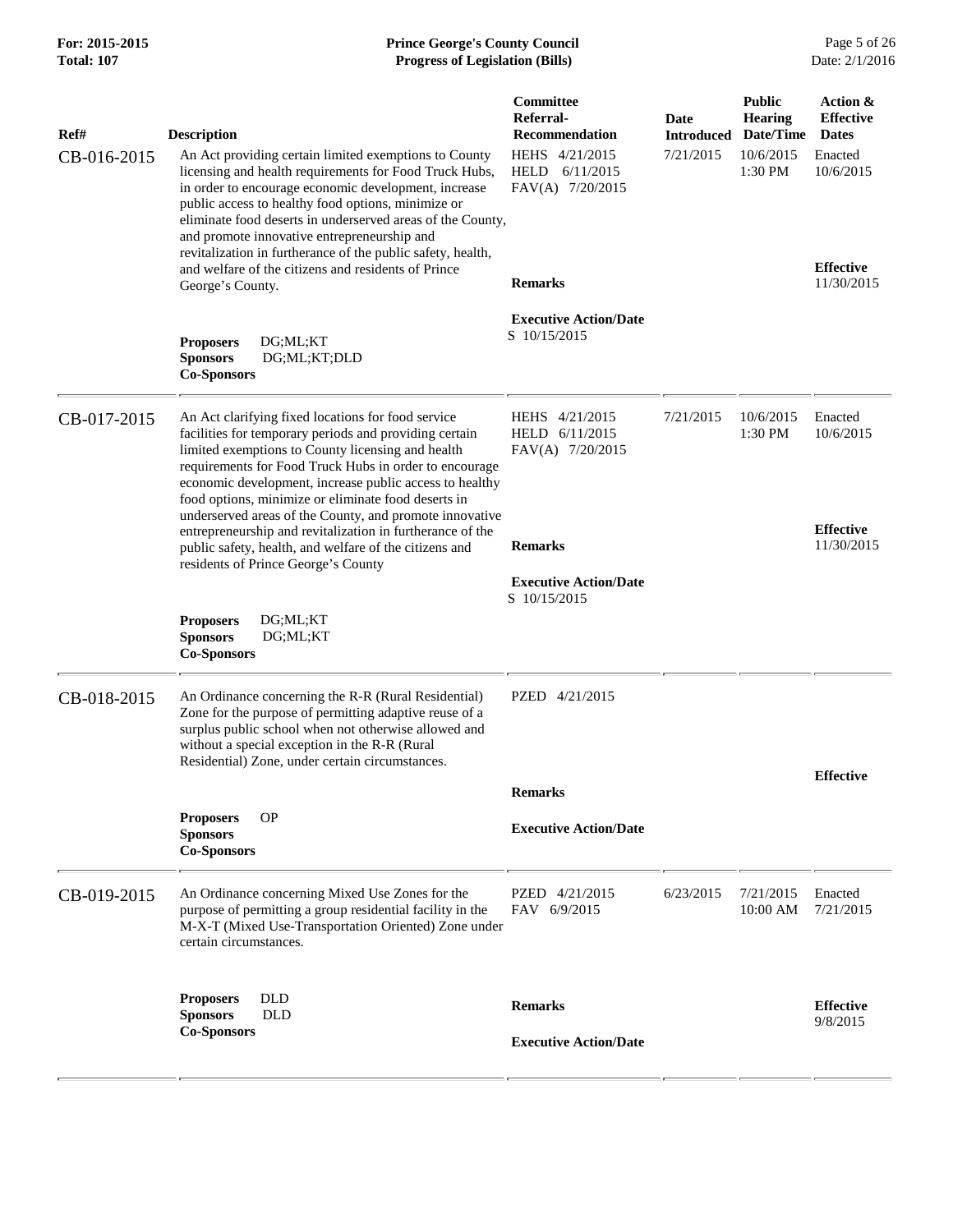| Ref#<br>CB-020-2015 | <b>Description</b><br>An Ordinance concerning Specific Temporary Uses<br>-Employment or Training Center-R-R (Rural<br>Residential) Zone for the purpose of providing for<br>employment or training center as a permitted temporary<br>use in the R-R Zone, under certain circumstances.                                                        | Committee<br>Referral-<br>Recommendation<br>PZED 4/21/2015<br>FAV(A) 5/20/2015 | Date<br><b>Introduced</b><br>6/2/2015 | <b>Public</b><br><b>Hearing</b><br>Date/Time<br>7/7/2015<br>1:30 PM | Action &<br><b>Effective</b><br><b>Dates</b><br>Enacted<br>7/7/2015 |
|---------------------|------------------------------------------------------------------------------------------------------------------------------------------------------------------------------------------------------------------------------------------------------------------------------------------------------------------------------------------------|--------------------------------------------------------------------------------|---------------------------------------|---------------------------------------------------------------------|---------------------------------------------------------------------|
|                     | <b>OP</b><br><b>Proposers</b><br><b>Sponsors</b><br>OP;KT;MRF<br><b>Co-Sponsors</b>                                                                                                                                                                                                                                                            | <b>Remarks</b><br><b>Executive Action/Date</b>                                 |                                       |                                                                     | <b>Effective</b><br>7/7/2015                                        |
| CB-021-2015         | An Act concerning Subdivisions for the purpose of<br>defining Ownership Lot and Parent Lot and providing an<br>exemption from the requirement of a preliminary plan of<br>subdivision for the establishment of Ownership Lots<br>within commercial, industrial, institutional and/or<br>multi-family residential lots in certain circumstances | PZED 4/28/2015<br>FAV 6/9/2015                                                 | 6/9/2015                              | 7/21/2015<br>10:00 AM                                               | Enacted<br>7/21/2015                                                |
|                     |                                                                                                                                                                                                                                                                                                                                                | <b>Remarks</b>                                                                 |                                       |                                                                     | <b>Effective</b>                                                    |
|                     | <b>DLD</b><br><b>Proposers</b><br><b>DLD</b><br><b>Sponsors</b><br><b>Co-Sponsors</b>                                                                                                                                                                                                                                                          | <b>Executive Action/Date</b><br>S 7/30/2015                                    |                                       |                                                                     | 8/31/2015                                                           |
| CB-022-2015         | A Subdivision Bill concerning Adequate Public Facilities PZED 4/28/2015<br>and Roads for the purpose of amending the findings of<br>adequacy of public facilities and road improvements to<br>permit participation in the funding of roadway<br>improvements under certain circumstances.                                                      | $FAV(A)$ 6/9/2015                                                              | 6/9/2015                              | 7/21/2015<br>10:00 AM                                               | Enacted<br>7/21/2015                                                |
|                     | <b>MRF</b><br><b>Proposers</b><br><b>Sponsors</b><br><b>MRF</b><br><b>Co-Sponsors</b>                                                                                                                                                                                                                                                          | <b>Remarks</b><br><b>Executive Action/Date</b><br>S 7/30/2015                  |                                       |                                                                     | <b>Effective</b><br>8/31/2015                                       |
| CB-023-2015         | An Ordinance concerning the M-X-T (Mixed Use<br>Transportation Oriented) Zone and Comprehensive<br>Design Zones for the purpose of amending the Mixed<br>Use Transportation (M-X-T) Zone and Comprehensive<br>Design Zone provisions of the Zoning Ordinance to be<br>consistent with the findings for adequate public facilities              | PZED 4/28/2015<br>FAV 6/9/2015                                                 | 6/23/2015                             | 7/21/2015 Enacted<br>10:00 AM                                       | 7/21/2015                                                           |
|                     | in Subtitle 24.                                                                                                                                                                                                                                                                                                                                | <b>Remarks</b>                                                                 |                                       |                                                                     | <b>Effective</b>                                                    |
|                     | <b>MRF</b><br><b>Proposers</b><br><b>Sponsors</b><br><b>MRF</b><br><b>Co-Sponsors</b>                                                                                                                                                                                                                                                          | <b>Executive Action/Date</b>                                                   |                                       |                                                                     | 9/8/2015                                                            |
| CB-024-2015         | AN ORDINANCE concerning Residential Zones for the PZED 4/28/2015<br>purpose of permitting artist's studio, barber shop, beauty FAV(A) 5/20/2015<br>shop, and medical practitioner's office in certain<br>residential zones under certain circumstances.                                                                                        |                                                                                | 6/2/2015                              | 7/7/2015<br>1:30 PM                                                 | Enacted<br>7/7/2015                                                 |
|                     |                                                                                                                                                                                                                                                                                                                                                | <b>Remarks</b>                                                                 |                                       |                                                                     | <b>Effective</b>                                                    |
|                     | AH<br><b>Proposers</b><br><b>Sponsors</b><br><b>MRF</b>                                                                                                                                                                                                                                                                                        |                                                                                |                                       |                                                                     | 7/7/2015                                                            |
|                     | <b>Co-Sponsors</b>                                                                                                                                                                                                                                                                                                                             | <b>Executive Action/Date</b>                                                   |                                       |                                                                     |                                                                     |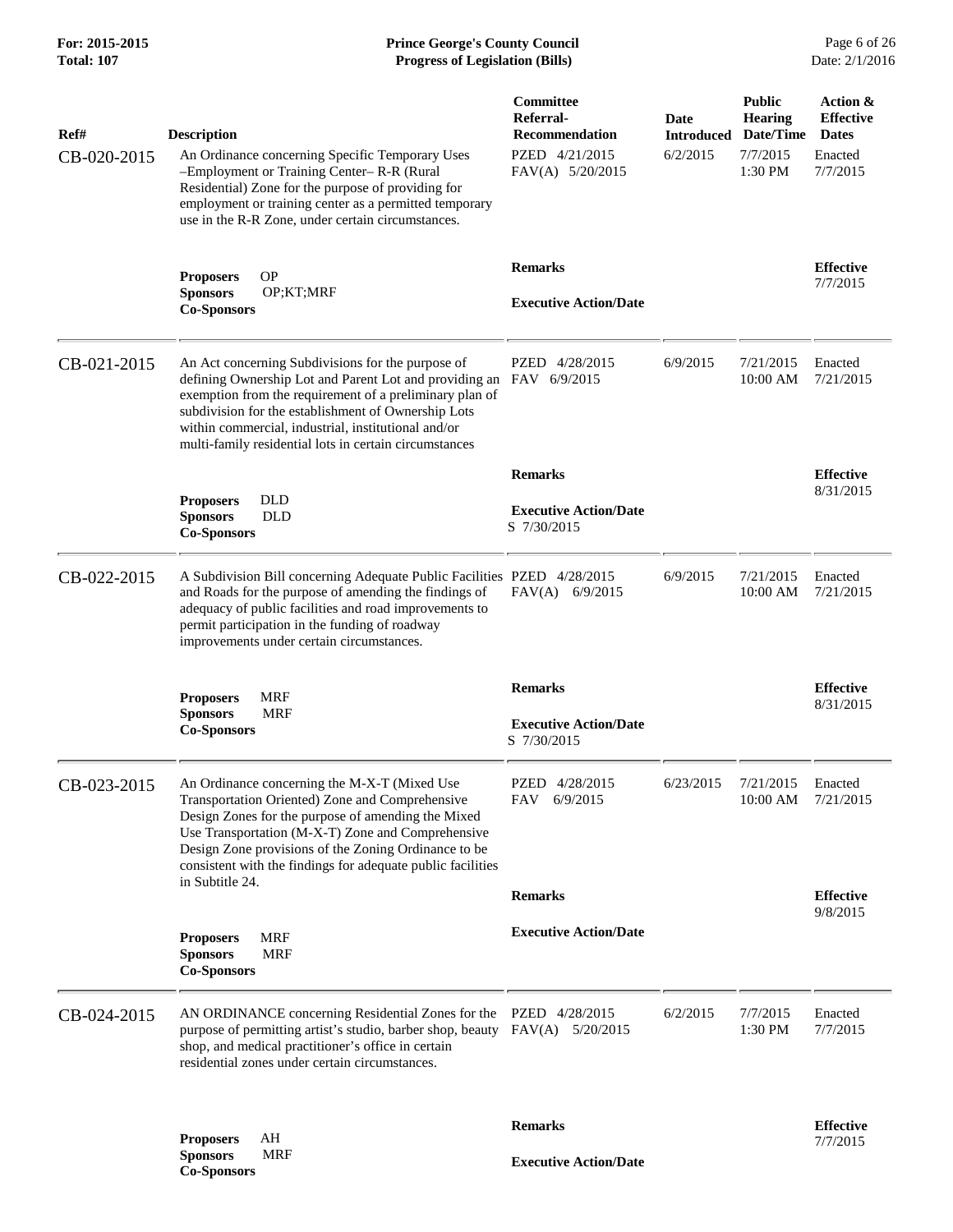| Ref#        | <b>Description</b>                                                                                                                                                                                                                                                                                                                               | Committee<br>Referral-<br><b>Recommendation</b> | Date<br><b>Introduced</b> | <b>Public</b><br><b>Hearing</b><br>Date/Time | Action &<br><b>Effective</b><br><b>Dates</b> |
|-------------|--------------------------------------------------------------------------------------------------------------------------------------------------------------------------------------------------------------------------------------------------------------------------------------------------------------------------------------------------|-------------------------------------------------|---------------------------|----------------------------------------------|----------------------------------------------|
| CB-025-2015 | An Ordinance concerning Vehicle, Mobile Home,<br>Camping Trailer, and Boat Sales and Service for the<br>purpose of permitting Vehicle, Mobile Home, Camping<br>Trailer, and Boat Sales and Service and Service uses in<br>the C-S-C (Commercial Shopping Center) Zone, under<br>certain circumstances.                                           | PZED 4/28/2015<br>FAV(A) 6/9/2015               | 6/23/2015                 | 7/21/2015<br>10:00 AM                        | Enacted<br>7/21/2015                         |
|             |                                                                                                                                                                                                                                                                                                                                                  | <b>Remarks</b>                                  |                           |                                              | <b>Effective</b>                             |
|             | <b>DLD</b><br><b>Proposers</b><br><b>Sponsors</b><br><b>DLD</b><br><b>Co-Sponsors</b>                                                                                                                                                                                                                                                            | <b>Executive Action/Date</b>                    |                           |                                              | 9/8/2015                                     |
| CB-026-2015 | An Ordinance concerning Assisted Living Facilities,<br>Congregate Living Facilities, and Nursing or Care Homes FAV(A) 5/20/2015<br>for the purpose of permitting Assisted Living Facilities,<br>Congregate Living Facilities, and Nursing or Care Homes<br>in the M-X-T (Mixed Use Transportation Oriented)<br>Zone.                             | PZED 4/28/2015                                  | 6/2/2015                  | 7/7/2015<br>1:30 PM                          | Enacted<br>7/7/2015                          |
|             |                                                                                                                                                                                                                                                                                                                                                  | <b>Remarks</b>                                  |                           |                                              | <b>Effective</b>                             |
|             | <b>Proposers</b><br>AH<br>TT<br><b>Sponsors</b><br><b>Co-Sponsors</b>                                                                                                                                                                                                                                                                            | <b>Executive Action/Date</b>                    |                           |                                              | 8/24/2015                                    |
| CB-027-2015 | An Ordinance concerning M-X-T (Mixed Use<br>Transportation-Oriented) Zone for the purpose of<br>providing certain alternate development regulations as to<br>the location, density, size, height, and other provisions<br>for buildings and structures in the M-X-T (Mixed Use<br>Transportation-Oriented) Zone, under certain<br>circumstances. | PZED 5/5/2015<br>FAV(A) 6/9/2015                | 6/23/2015                 | 7/21/2015<br>10:00 AM                        | Enacted<br>7/21/2015                         |
|             |                                                                                                                                                                                                                                                                                                                                                  | <b>Remarks</b>                                  |                           |                                              | <b>Effective</b><br>7/21/2015                |
|             | TT;MRF<br><b>Proposers</b><br>TT;MRF<br><b>Sponsors</b><br><b>Co-Sponsors</b>                                                                                                                                                                                                                                                                    | <b>Executive Action/Date</b>                    |                           |                                              |                                              |
| CB-028-2015 | An Act concerning Condominium and Property Owners'<br>Association Bill of Rights for the purpose of providing a<br>Bill of Rights to establish uniform rights for<br>condominium unit owners association members and lot<br>owners association members; and generally regarding<br>condominium and property owners' association rights.          | THE 5/12/2015                                   |                           |                                              | <b>Effective</b>                             |
|             |                                                                                                                                                                                                                                                                                                                                                  | <b>Remarks</b>                                  |                           |                                              |                                              |
|             | ΑH<br><b>Proposers</b><br><b>Sponsors</b><br><b>Co-Sponsors</b>                                                                                                                                                                                                                                                                                  | <b>Executive Action/Date</b>                    |                           |                                              |                                              |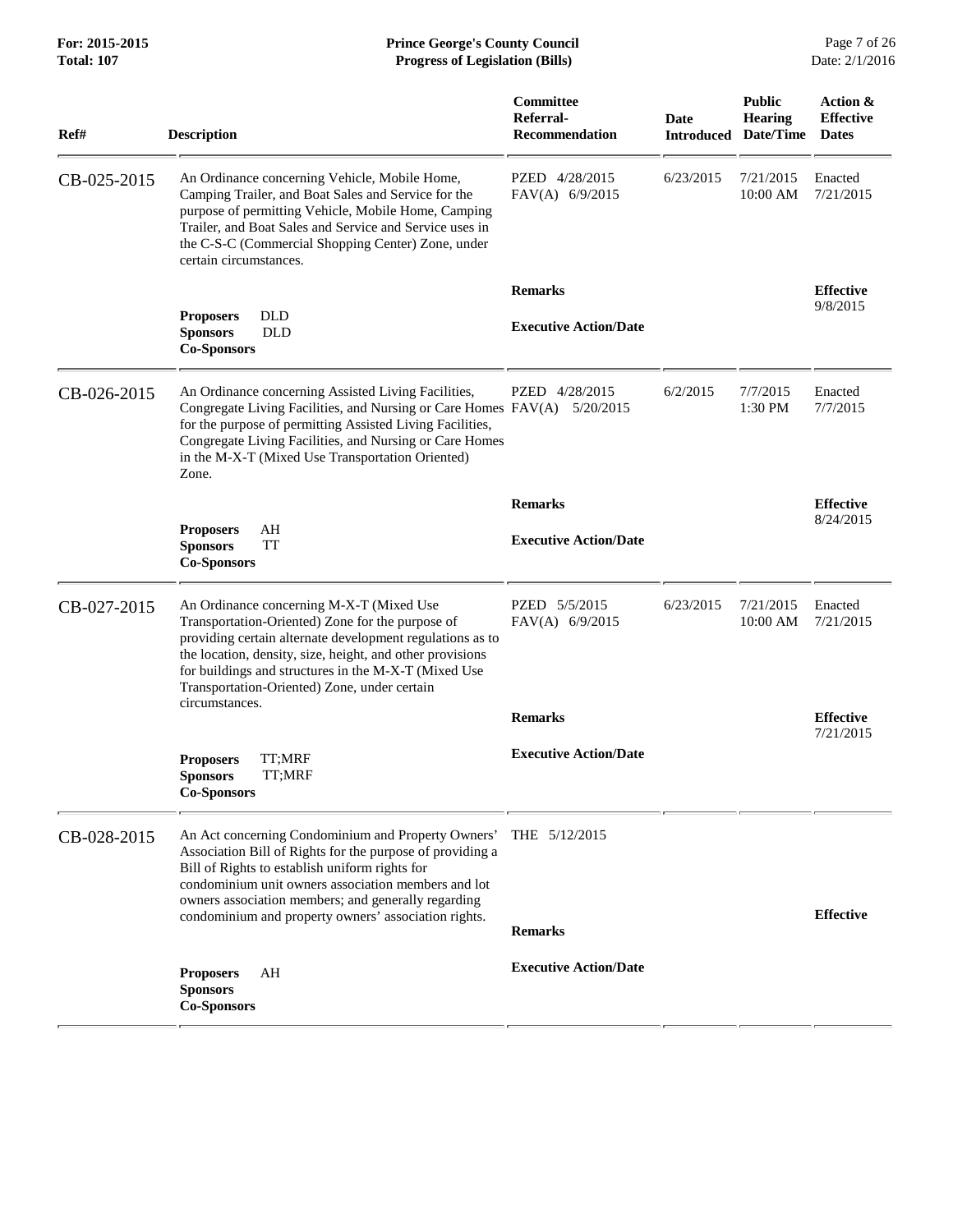## **For: 2015-2015 Prince George's County Council** Page 8 of 26<br> **Formal: 107 Prince George's County Council** Page 8 of 26<br> **Progress of Legislation (Bills)** Date: 2/1/2016 **Total: 107 Progress of Legislation (Bills)**

| Ref#<br>CB-029-2015 | <b>Description</b><br>An Act concerning Minority Business Enterprise<br>Certification for the purpose of requiring the<br>decertification of businesses that are improperly certified<br>as minority business enterprises.                                                                                        | Committee<br>Referral-<br><b>Recommendation</b><br>PSFM 5/12/2015<br>FAV 10/1/2015                                                                                                      | Date<br><b>Introduced</b><br>10/13/2015 | <b>Public</b><br><b>Hearing</b><br>Date/Time<br>11/10/2015 Enacted<br>11:00 AM | Action &<br><b>Effective</b><br><b>Dates</b><br>11/10/2015 |
|---------------------|-------------------------------------------------------------------------------------------------------------------------------------------------------------------------------------------------------------------------------------------------------------------------------------------------------------------|-----------------------------------------------------------------------------------------------------------------------------------------------------------------------------------------|-----------------------------------------|--------------------------------------------------------------------------------|------------------------------------------------------------|
|                     | <b>MRF</b><br><b>Proposers</b><br><b>Sponsors</b><br>MRF;TT;DT;OP;AH;DLD<br><b>Co-Sponsors</b>                                                                                                                                                                                                                    | <b>Remarks</b><br><b>Executive Action/Date</b><br>S 11/19/2015                                                                                                                          |                                         |                                                                                | <b>Effective</b><br>1/4/2016                               |
| CB-030-2015         | An Act concerning County-based Business Compliance<br>for the purpose of establishing an annual Local Business<br>Participation Procurement Report, requiring the report to<br>be annually provided to the County Council and County<br>Executive, and generally relating to County-based<br>business assistance. | PSFM 5/12/2015<br>FAV(A) 9/17/2015                                                                                                                                                      | 9/29/2015                               | 10/27/2015 Enacted<br>1:30 PM                                                  | 10/27/2015                                                 |
|                     | <b>MRF</b><br><b>Proposers</b><br><b>Sponsors</b><br>MRF;ML;DT<br><b>Co-Sponsors</b>                                                                                                                                                                                                                              | <b>Remarks</b><br><b>Executive Action/Date</b><br>S 11/6/2015                                                                                                                           |                                         |                                                                                | <b>Effective</b><br>12/22/2015                             |
| CB-031-2015         | An Act approving the Prince George's County portion of<br>the Maryland-National Capital Park and Planning<br>Commission budget and making appropriations and<br>levying certain taxes for FY 2016 for the M-NCPPC                                                                                                 |                                                                                                                                                                                         | 5/28/2015                               |                                                                                | Enacted<br>5/28/2015<br>V.Override<br>6/9/2015             |
|                     | <b>MRF</b><br><b>Proposers</b><br><b>Sponsors</b><br>MRF;TT;DLD<br><b>Co-Sponsors</b>                                                                                                                                                                                                                             | <b>Remarks</b><br><b>Executive Action/Date</b><br>V 6/8/2015                                                                                                                            |                                         |                                                                                | <b>Effective</b><br>7/1/2015                               |
| CB-032-2015         | An Act concerning FY 2016 Current Expense and Capital<br><b>Budgets</b>                                                                                                                                                                                                                                           |                                                                                                                                                                                         | 5/28/2015                               |                                                                                | Enacted<br>5/28/2015<br>V.Override<br>6/16/2015            |
|                     | <b>MRF</b><br><b>Proposers</b><br><b>Sponsors</b><br>MRF;TT;DLD<br><b>Co-Sponsors</b>                                                                                                                                                                                                                             | <b>Remarks</b><br>32 items were overridden<br>by an affirmative vote of<br>two thirds of the full<br>County Council on June<br>16, 2015.<br><b>Executive Action/Date</b><br>V 6/16/2015 |                                         |                                                                                | <b>Effective</b><br>7/1/2015                               |
| CB-033-2015         | An Act concerning Video Lottery Facility Funding<br>Requirements for the purpose of requiring that fifty<br>percent (50%) of County revenue derived from video<br>lottery facilities be allocated to public education<br>purposes, subject to certain conditions.                                                 | C.O.W. 5/28/2015<br>FAV(A) $6/16/2015$                                                                                                                                                  | 6/16/2015                               | 7/14/2015<br>1:30 PM                                                           | Enacted<br>7/14/2015                                       |
|                     | MRF;DLD;DG;AH;ML;DT;KT<br><b>Proposers</b><br><b>Sponsors</b><br>MRF;DLD;DG;AH;ML;DT;KT;TT<br><b>Co-Sponsors</b>                                                                                                                                                                                                  | <b>Remarks</b><br><b>Executive Action/Date</b><br>S 7/24/2015                                                                                                                           |                                         |                                                                                | <b>Effective</b><br>9/8/2015                               |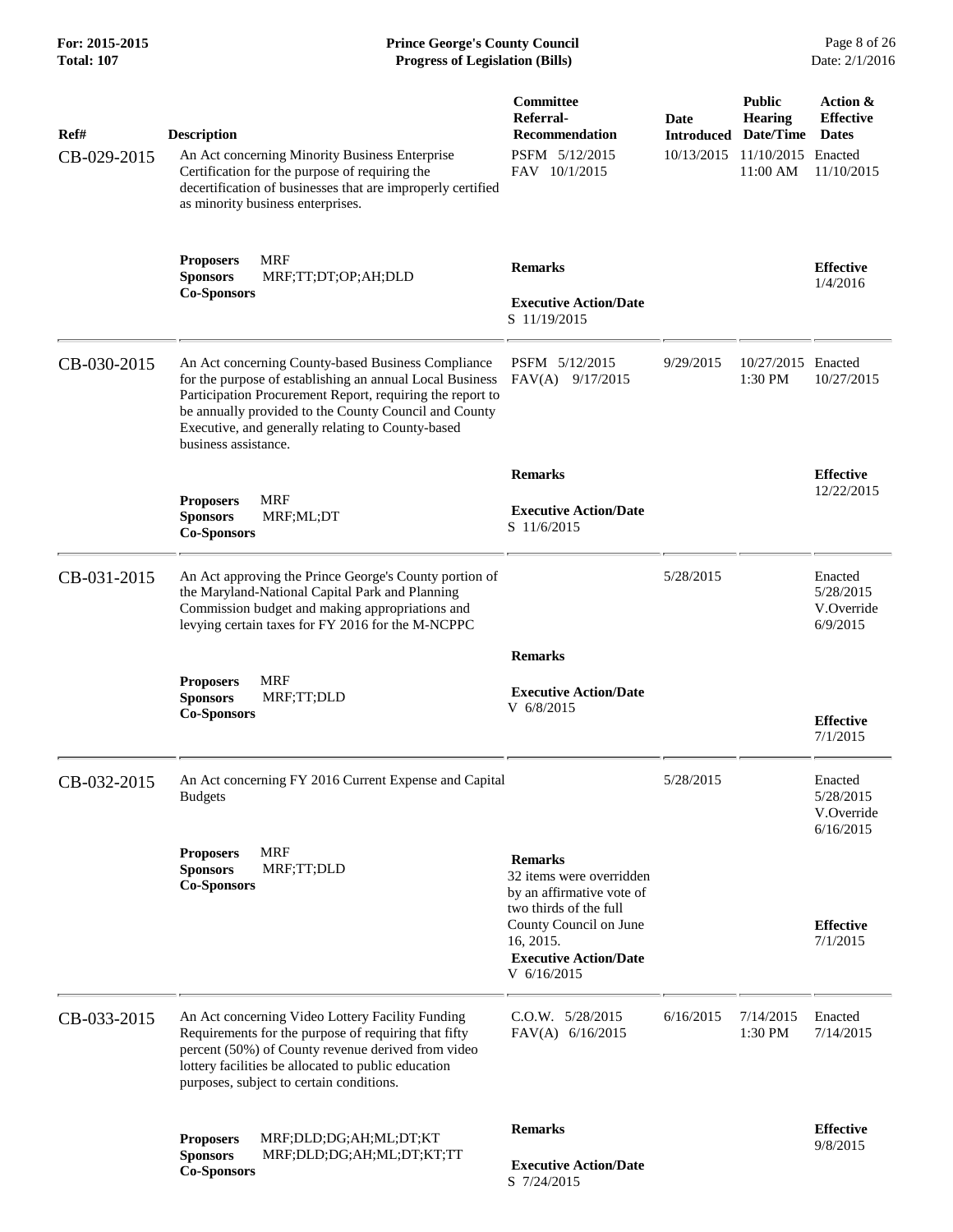| Ref#        | <b>Description</b>                                                                                                                                                                                                                                                                                                                                                | Committee<br>Referral-<br><b>Recommendation</b>                | Date<br><b>Introduced</b> | <b>Public</b><br><b>Hearing</b><br>Date/Time | Action &<br><b>Effective</b><br><b>Dates</b>        |
|-------------|-------------------------------------------------------------------------------------------------------------------------------------------------------------------------------------------------------------------------------------------------------------------------------------------------------------------------------------------------------------------|----------------------------------------------------------------|---------------------------|----------------------------------------------|-----------------------------------------------------|
| CB-034-2015 | An Act defining electronic cigarettes, regulating<br>distribution, placement and packaging of electronic<br>cigarettes, and restricting smoking of electronic cigarettes FAV(A)<br>inside of public housing, senior citizen housing, and<br>eating and drinking establishments.                                                                                   | HEHS 6/2/2015<br><b>HELD</b><br>7/9/2015<br>10/8/2015          | 10/20/2015                | 11/17/2015<br>10:00 AM                       | Enacted<br>11/17/2015                               |
|             | <b>Proposers</b><br>TT;DG;AH;ML;DT;KT<br><b>Sponsors</b><br>TT;DG;AH;ML;DT;KT<br><b>Co-Sponsors</b>                                                                                                                                                                                                                                                               | <b>Remarks</b><br><b>Executive Action/Date</b><br>S 11/25/2015 |                           |                                              | <b>Effective</b><br>1/11/2016                       |
| CB-035-2015 | An Ordinance concerning Approved Comprehensive<br>Plans, Functional Plans and Development District Plans -<br>Minor Amendment Process for the purpose of providing<br>a minor plan amendment process for approved<br>comprehensive plans, functional plans, development<br>district plans, and associated approved Development<br>District Overlay (D-D-O) Zones. | <b>Remarks</b><br><b>Executive Action/Date</b>                 | 6/2/2015                  | 7/7/2015<br>1:30 PM                          | Enacted<br>7/7/2015<br><b>Effective</b><br>7/7/2015 |
|             | <b>Proposers</b><br>DT<br>DT<br><b>Sponsors</b><br><b>Co-Sponsors</b>                                                                                                                                                                                                                                                                                             |                                                                |                           |                                              |                                                     |
| CB-036-2015 | An Act amending the County's erosion and sediment<br>control regulations to be consistent with the State of<br>Maryland's revised erosion sediment control regulations<br>and the Maryland Standards and Specifications for Soil<br><b>Erosion and Sediment Control</b>                                                                                           | C.O.W. 6/2/2015<br>FAV 6/2/2015                                | 6/2/2015                  | 6/23/2015<br>10:00 AM                        | Enacted<br>6/23/2015                                |
|             | <b>Proposers</b><br>CO. EXEC.                                                                                                                                                                                                                                                                                                                                     | <b>Remarks</b>                                                 |                           |                                              | <b>Effective</b>                                    |
|             | MRF;TT;DLD<br><b>Sponsors</b><br><b>Co-Sponsors</b>                                                                                                                                                                                                                                                                                                               | <b>Executive Action/Date</b><br>S 7/9/2015                     |                           |                                              | 8/24/2015                                           |
| CB-037-2015 | An Act revising the telecommunications tax by setting<br>the rate at nine percent (9%)                                                                                                                                                                                                                                                                            | C.0.W. 6/2/2015<br>FAV(A) 6/2/2015                             | 6/2/2015                  | 6/23/2015<br>10:00 AM                        | Enacted<br>6/23/2015                                |
|             | CO. EXEC.<br><b>Proposers</b><br>MRF;DLD<br><b>Sponsors</b><br><b>Co-Sponsors</b>                                                                                                                                                                                                                                                                                 | <b>Remarks</b><br><b>Executive Action/Date</b><br>S 7/10/2015  |                           |                                              | <b>Effective</b><br>7/1/2015                        |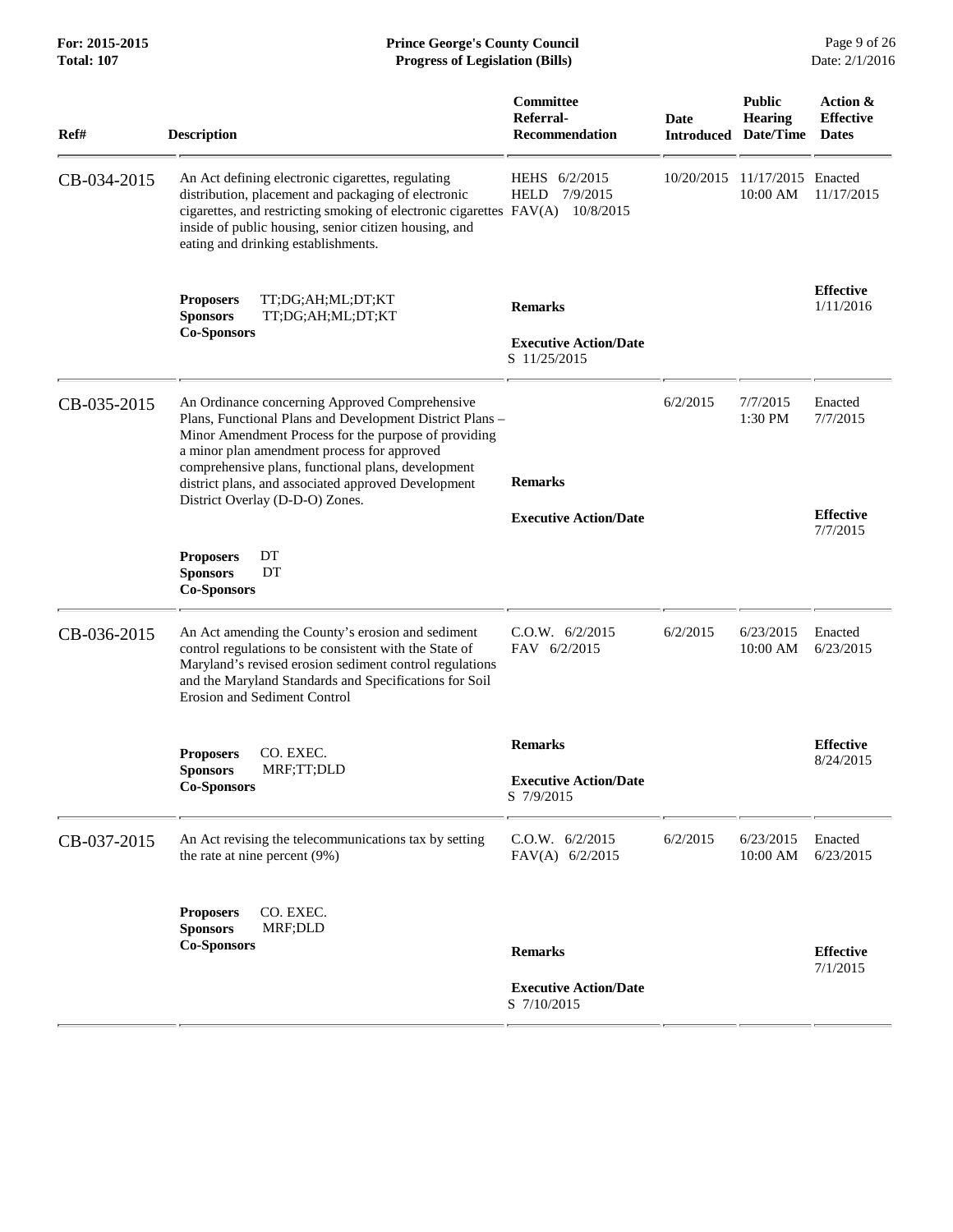## **For: 2015-2015 Prince George's County Council** Page 10 of 26<br> **Prince George's County Council** Page 10 of 26<br> **Progress of Legislation (Bills)** Date: 2/1/2016 **Total: 107 Progress of Legislation (Bills)**

| Ref#<br>CB-038-2015 | <b>Description</b><br>An Act setting the recordation tax rate at Two Dollars<br>and Seventy Five Cents (\$2.75) for each Five Hundred<br>Dollars (\$500.00) on all instruments of writing subject to<br>the tax                 | Committee<br>Referral-<br><b>Recommendation</b><br>C.O.W. 6/2/2015<br>$FAV(A)$ 6/2/2015                 | Date<br><b>Introduced</b><br>6/2/2015 | <b>Public</b><br><b>Hearing</b><br>Date/Time<br>6/23/2015<br>10:00 AM | Action &<br><b>Effective</b><br><b>Dates</b><br>Enacted<br>6/23/2015 |
|---------------------|---------------------------------------------------------------------------------------------------------------------------------------------------------------------------------------------------------------------------------|---------------------------------------------------------------------------------------------------------|---------------------------------------|-----------------------------------------------------------------------|----------------------------------------------------------------------|
|                     | CO. EXEC.<br><b>Proposers</b><br><b>Sponsors</b><br>MRF;DLD<br><b>Co-Sponsors</b>                                                                                                                                               | <b>Remarks</b><br><b>Executive Action/Date</b><br>S 7/10/2015                                           |                                       |                                                                       | <b>Effective</b><br>7/1/2015                                         |
| CB-039-2015         | An Act for the purpose of revising the hotel and motel<br>tax rate to seven percent $(7%)$                                                                                                                                      | C.O.W. 6/2/2015<br>FAV(A) 6/2/2015                                                                      | 6/2/2015                              | 6/23/2015<br>10:00 AM                                                 | Enacted<br>6/23/2015                                                 |
|                     | <b>Proposers</b><br>CO. EXEC.<br><b>Sponsors</b><br>MRF;DLD;DG;DT;ML<br><b>Co-Sponsors</b>                                                                                                                                      | <b>Remarks</b>                                                                                          |                                       |                                                                       | <b>Effective</b><br>7/1/2015                                         |
|                     |                                                                                                                                                                                                                                 | <b>Executive Action/Date</b><br>S 7/10/2015                                                             |                                       |                                                                       |                                                                      |
| CB-040-2015         | An Act concerning a Prince Georg's County<br>Supplemental Property Tax Credit for those between the<br>combined gross income of \$60,001 and \$70,000                                                                           | C.0.W. 6/2/2015<br>HELD 6/2/2015                                                                        |                                       |                                                                       |                                                                      |
|                     | CO. EXEC.<br><b>Proposers</b><br><b>Sponsors</b><br><b>Co-Sponsors</b>                                                                                                                                                          | <b>Remarks</b><br><b>Executive Action/Date</b>                                                          |                                       |                                                                       | <b>Effective</b>                                                     |
| CB-041-2015         | An Act for the purpose of amending the Prince George's C.O.W. 6/2/2015<br>County Code to create a comprehensive Table of Fees<br>regarding permits, licenses, plans or items set forth in the FAV(A) 6/23/2015<br>Table of Fees | HELD 6/2/2015                                                                                           | 6/23/2015                             | 7/21/2015<br>10:00 AM 7/21/2015                                       | Enacted                                                              |
|                     | CO. EXEC.<br><b>Proposers</b><br><b>MRF</b><br><b>Sponsors</b><br><b>Co-Sponsors</b>                                                                                                                                            | <b>Remarks</b><br>Retroactively effective to<br>7/1/2015<br><b>Executive Action/Date</b><br>S 7/30/2015 |                                       |                                                                       | <b>Effective</b><br>9/14/2015                                        |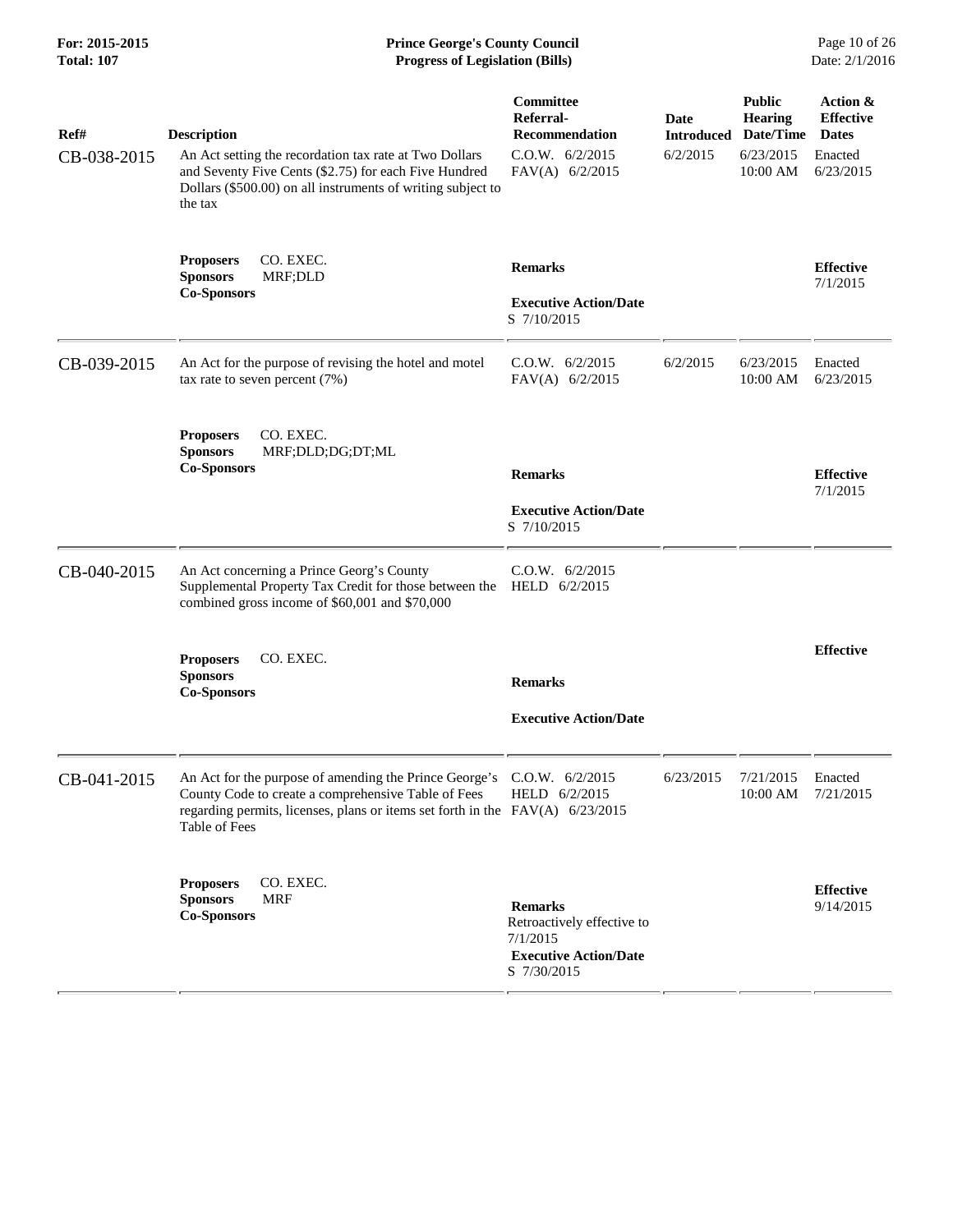## **For: 2015-2015 Prince George's County Council** Page 11 of 26<br> **Prince George's County Council** Page 11 of 26<br> **Progress of Legislation (Bills)** Date: 2/1/2016 **Total: 107 Progress of Legislation (Bills)**

| Ref#        | <b>Description</b>                                                                                                                                                                                                                                                           |                                                                         | Committee<br>Referral-<br><b>Recommendation</b>                | Date       | <b>Public</b><br><b>Hearing</b><br><b>Introduced Date/Time</b> | Action &<br><b>Effective</b><br><b>Dates</b>                      |
|-------------|------------------------------------------------------------------------------------------------------------------------------------------------------------------------------------------------------------------------------------------------------------------------------|-------------------------------------------------------------------------|----------------------------------------------------------------|------------|----------------------------------------------------------------|-------------------------------------------------------------------|
| CB-042-2015 | An Ordinance concerning the Military Installation<br>Installation Overlay ("M-I-O") Zone, providing<br>procedures and restrictions for designation and approval<br>of the M-I-O Zone, and to provide use restrictions,<br>development regulations, site plan provisions, and | Overlay Zone for the purpose of establishing the Military               | PZED 6/9/2015<br>$FAV(A)$ 9/30/2015                            | 10/13/2015 | 11/10/2015 Enacted<br>11:00 AM                                 | 11/10/2015                                                        |
|             | permitting requirements for the M-I-O Zone in the<br>Zoning Ordinance.                                                                                                                                                                                                       |                                                                         | <b>Remarks</b>                                                 |            |                                                                | <b>Effective</b><br>11/10/2015                                    |
|             |                                                                                                                                                                                                                                                                              |                                                                         | <b>Executive Action/Date</b>                                   |            |                                                                |                                                                   |
|             | <b>DLD</b><br><b>Proposers</b><br><b>Sponsors</b><br><b>DLD</b><br><b>Co-Sponsors</b>                                                                                                                                                                                        |                                                                         |                                                                |            |                                                                |                                                                   |
| CB-043-2015 | permitting public safety fraternal organization private<br>clubs in the Residential Estate (R-E) Zone under certain<br>circumstances, and making related amendments in the<br>Open Space (O-S) Zone.                                                                         | An Ordinance concerning private clubs for the purpose of PZED 6/16/2015 | FAV(A) 7/15/2015                                               | 7/21/2015  | 9/9/2015<br>1:30 PM                                            | Enacted<br>9/9/2015                                               |
|             | <b>DLD</b>                                                                                                                                                                                                                                                                   |                                                                         | <b>Remarks</b>                                                 |            |                                                                | <b>Effective</b>                                                  |
|             | <b>Proposers</b><br><b>Sponsors</b><br>DLD;MRF<br><b>Co-Sponsors</b>                                                                                                                                                                                                         |                                                                         | <b>Executive Action/Date</b>                                   |            |                                                                | 9/9/2015                                                          |
| CB-044-2015 | An Act concerning Consumption and Possession of<br>Alcoholic Beverages in Public for the purpose of<br>amending provisions of the County Code to revise the<br>penalty for the consumption and possession of alcoholic<br>beverages in public.                               |                                                                         | PSFM 6/16/2015<br><b>HELD</b><br>7/16/2015<br>FAV(A) 10/1/2015 | 10/13/2015 | 11/10/2015 Enacted<br>$11:00 \text{ AM}$                       | 11/10/2015<br>Reconsidered<br>11/10/2015<br>Enacted<br>11/10/2015 |
|             | DT<br><b>Proposers</b><br>DT;TT;MRF;DLD<br><b>Sponsors</b>                                                                                                                                                                                                                   |                                                                         | <b>Remarks</b>                                                 |            |                                                                |                                                                   |
|             | <b>Co-Sponsors</b>                                                                                                                                                                                                                                                           |                                                                         | <b>Executive Action/Date</b><br>S 11/25/2015                   |            |                                                                | <b>Effective</b><br>1/11/2016                                     |
| CB-045-2015 | purpose of declaring additional revenue and<br>appropriating to the General Fund and amending the<br>appropriation to the Internal Service Fund and Special<br>Revenue Fund for costs that were not anticipated and<br>included in the Approved Fiscal Year 2015 Budget      | An Act concerning Supplementary Appropriations for the C.O.W. 6/23/2015 | NR 6/23/2015                                                   | 6/23/2015  | 7/21/2015<br>10:00 AM                                          | Enacted<br>7/21/2015                                              |
|             |                                                                                                                                                                                                                                                                              |                                                                         | <b>Remarks</b>                                                 |            |                                                                | <b>Effective</b><br>9/14/2015                                     |
|             | CO. EXEC.<br><b>Proposers</b><br><b>Sponsors</b><br><b>MRF</b><br><b>Co-Sponsors</b>                                                                                                                                                                                         |                                                                         | <b>Executive Action/Date</b><br>S 7/30/2015                    |            |                                                                |                                                                   |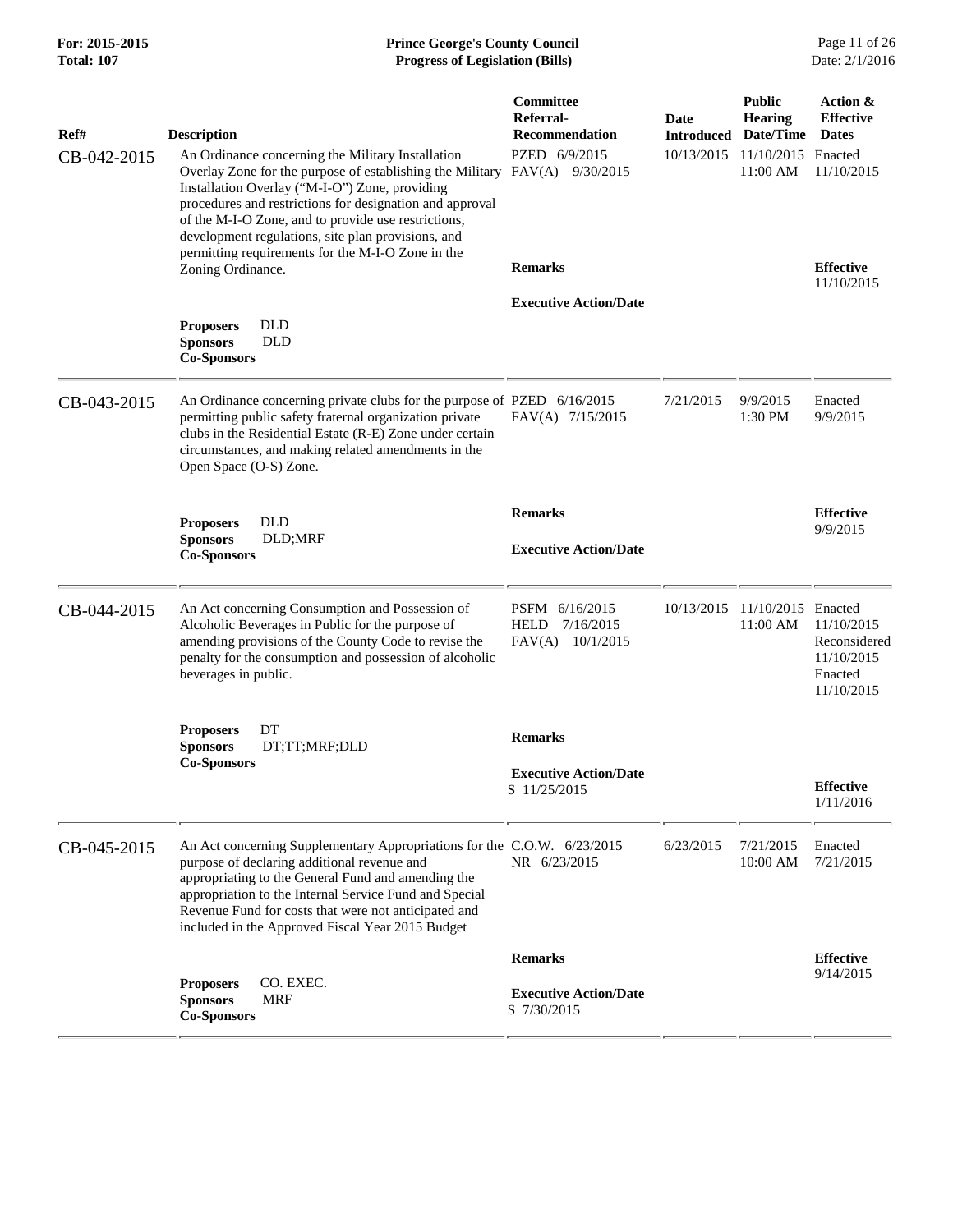| For: 2015-2015<br><b>Total: 107</b> | <b>Prince George's County Council</b><br>Date: 2/1/2016<br><b>Progress of Legislation (Bills)</b>                                                                                                                                                                                                                       |                                                                                          |                                        |                                                                       |                                                                     |
|-------------------------------------|-------------------------------------------------------------------------------------------------------------------------------------------------------------------------------------------------------------------------------------------------------------------------------------------------------------------------|------------------------------------------------------------------------------------------|----------------------------------------|-----------------------------------------------------------------------|---------------------------------------------------------------------|
| Ref#<br>CB-046-2015                 | <b>Description</b><br>An Act for the purpose of amending the Prince George's<br>County Fire Safety Code to adopt the standards of the<br>National Fire Protection Association regarding increasing<br>administrative fees for apartment buildings related to fire<br>safety                                             | <b>Committee</b><br>Referral-<br><b>Recommendation</b><br>PSFM 7/7/2015<br>FAV 7/16/2015 | Date<br><b>Introduced</b><br>7/21/2015 | <b>Public</b><br><b>Hearing</b><br>Date/Time<br>9/9/2015<br>$1:30$ AM | Action &<br><b>Effective</b><br><b>Dates</b><br>Enacted<br>9/9/2015 |
|                                     | CO. EXEC.<br><b>Proposers</b><br>MRF;KT;ML;AH;DLD;DT<br><b>Sponsors</b><br><b>Co-Sponsors</b>                                                                                                                                                                                                                           | <b>Remarks</b><br><b>Executive Action/Date</b><br>S 9/22/2015                            |                                        |                                                                       | <b>Effective</b><br>11/9/2015                                       |
| CB-047-2015                         | An Act concerning the County Foreclosure Registry for<br>the purpose of establishing an administrative fee for filing<br>with the County Foreclosure Registry; increasing the<br>amount of the civil penalty; and generally relating to<br>foreclosure                                                                  | PSFM 7/7/2015                                                                            |                                        |                                                                       | <b>Effective</b>                                                    |
|                                     | ML;DG;MRF<br><b>Proposers</b><br><b>Sponsors</b>                                                                                                                                                                                                                                                                        | <b>Remarks</b><br><b>Executive Action/Date</b>                                           |                                        |                                                                       |                                                                     |
| CB-048-2015                         | <b>Co-Sponsors</b><br>An Ordinance concerning the M-X-T Zone for the<br>purpose of extending the time for abrogation of certain<br>provisions of Section 27-547 (b) of the Zoning<br>Ordinance.                                                                                                                         | PZED 7/7/2015<br>$FAV(A)$ 7/15/2015                                                      | 7/21/2015                              | 9/9/2015<br>1:30 PM                                                   | Enacted<br>9/9/2015                                                 |
|                                     | <b>DLD</b><br><b>Proposers</b><br><b>Sponsors</b><br>DLD;MRF<br><b>Co-Sponsors</b>                                                                                                                                                                                                                                      | <b>Remarks</b><br><b>Executive Action/Date</b>                                           |                                        |                                                                       | <b>Effective</b><br>9/9/2015                                        |
| CB-049-2015                         | An Act concerning the Commission on Common<br>Ownership Communities for the purpose of creating a<br>Commission on Common Ownership Communities;<br>providing for the budget, powers and authority of the<br>Commission on Common Ownership Communities;<br>providing for periodic reports and review of the activities | THE 7/14/2015<br>FAV(A) 10/15/2015                                                       | 10/20/2015                             | 11/17/2015 Enacted<br>10:00 AM                                        | 11/17/2015                                                          |
|                                     | of the Commission on Common Ownership<br>Communities; and generally relating to the Commission<br>on Common Ownership Communities                                                                                                                                                                                       | <b>Remarks</b><br><b>Executive Action/Date</b><br>S 12/9/2015                            |                                        |                                                                       | <b>Effective</b><br>4/1/2016                                        |
|                                     | <b>Proposers</b><br>DLD;DG;TT;DT<br>DLD;DG;TT;DT;ML;MRF;OP<br><b>Sponsors</b><br><b>Co-Sponsors</b>                                                                                                                                                                                                                     |                                                                                          |                                        |                                                                       |                                                                     |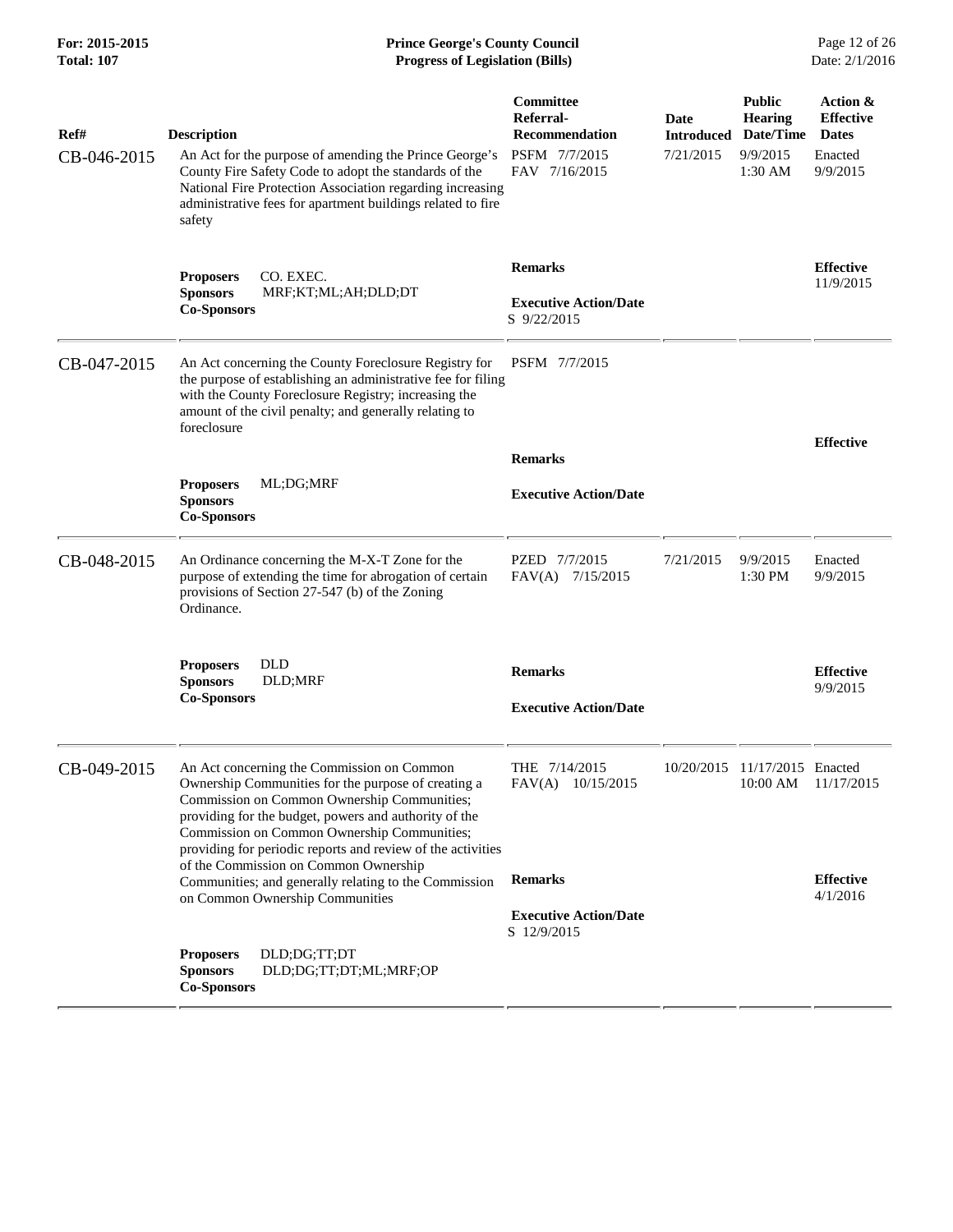### **For: 2015-2015 Prince George's County Council** Page 13 of 26<br> **Prince George's County Council** Page 13 of 26<br> **Progress of Legislation (Bills)** Date: 2/1/2016 **Total: 107 Progress of Legislation (Bills)**

| Ref#        | <b>Description</b>                                                                                                                                                                                                                                                                                    | Committee<br>Referral-<br><b>Recommendation</b> | Date<br><b>Introduced</b> | <b>Public</b><br><b>Hearing</b><br>Date/Time | Action &<br><b>Effective</b><br><b>Dates</b> |
|-------------|-------------------------------------------------------------------------------------------------------------------------------------------------------------------------------------------------------------------------------------------------------------------------------------------------------|-------------------------------------------------|---------------------------|----------------------------------------------|----------------------------------------------|
| CB-050-2015 | An Act concerning the Common Ownership<br>Communities Program for the purpose of enhancing the<br>County's Common Ownership Communities Program by<br>providing for violations, charges, and fees; and generally<br>relating to Common Ownership Communities.                                         | THE 7/14/2015<br>FAV(A) 10/15/2015              | 10/20/2015                | 11/17/2015 Enacted<br>10:00 AM               | 11/17/2015                                   |
|             | DLD;DG;TT;DT<br><b>Proposers</b>                                                                                                                                                                                                                                                                      | <b>Remarks</b>                                  |                           |                                              | <b>Effective</b><br>1/25/2016                |
|             | <b>Sponsors</b><br>DLD;DG;TT;DT;ML;MRF;OP<br><b>Co-Sponsors</b>                                                                                                                                                                                                                                       | <b>Executive Action/Date</b><br>US 12/10/2015   |                           |                                              |                                              |
| CB-051-2015 | An Act establishing a business license for Special Food<br>Service Facilities - Mobile Units.                                                                                                                                                                                                         | HEHS 7/14/2015<br>FAV(A) 7/20/2015              | 7/21/2015                 | 10/6/2015<br>1:30 PM                         | Enacted<br>10/6/2015                         |
|             | <b>Proposers</b><br>DG;ML;KT<br><b>Sponsors</b><br>DG;ML;KT;DLD;DT<br><b>Co-Sponsors</b>                                                                                                                                                                                                              | <b>Remarks</b>                                  |                           |                                              | <b>Effective</b>                             |
|             |                                                                                                                                                                                                                                                                                                       |                                                 |                           |                                              | 11/30/2015                                   |
|             |                                                                                                                                                                                                                                                                                                       | <b>Executive Action/Date</b><br>S 10/15/2015    |                           |                                              |                                              |
| CB-052-2015 | An Act amending the Classification Plan for Prince<br>George's County to add the Weapons Instructor class<br>series and amend the Buyer and Environmental Sanitarian<br>class series                                                                                                                  | PSFM 7/21/2015<br>FAV 9/17/2015                 | 9/29/2015                 | 10/27/2015 Enacted<br>1:30 PM                | 10/27/2015                                   |
|             | CO. EXEC.<br><b>Proposers</b><br><b>Sponsors</b><br>TT;ML;AH;DLD;DG;DT                                                                                                                                                                                                                                | <b>Remarks</b>                                  |                           |                                              | <b>Effective</b><br>12/22/2015               |
|             | <b>Co-Sponsors</b>                                                                                                                                                                                                                                                                                    | <b>Executive Action/Date</b><br>S 11/6/2015     |                           |                                              |                                              |
| CB-053-2015 | An Ordinance concerning Comprehensive Design Zones - PZED 7/21/2015<br>R-S (Residential Suburban Development) Zone for the<br>purpose of providing certain alternate development<br>regulations for townhouses in the R-S (Residential<br>Suburban Development) Zone, under certain<br>circumstances. | FAV 9/30/2015                                   | 10/13/2015 11/3/2015      | 10:00 AM                                     | Enacted<br>11/3/2015                         |
|             |                                                                                                                                                                                                                                                                                                       | <b>Remarks</b>                                  |                           |                                              | <b>Effective</b>                             |
|             | <b>Proposers</b><br><b>DLD</b><br><b>DLD</b><br><b>Sponsors</b><br><b>Co-Sponsors</b>                                                                                                                                                                                                                 | <b>Executive Action/Date</b>                    |                           |                                              | 11/3/2015                                    |
| CB-054-2015 | An Act concerning the Moderately Priced Housing<br>Program for the purpose of establishing a Moderately<br>Priced Housing Program for the County; providing for<br>the applicability of the program, requirements and                                                                                 | THE $9/15/2015$                                 |                           |                                              |                                              |
|             | alternative methods of compliance; and generally relating<br>to moderately priced housing program in Prince George's<br>County.                                                                                                                                                                       | <b>Remarks</b>                                  |                           |                                              | <b>Effective</b>                             |
|             |                                                                                                                                                                                                                                                                                                       | <b>Executive Action/Date</b>                    |                           |                                              |                                              |
|             | <b>Proposers</b><br>ML:DT<br><b>Sponsors</b><br><b>Co-Sponsors</b>                                                                                                                                                                                                                                    |                                                 |                           |                                              |                                              |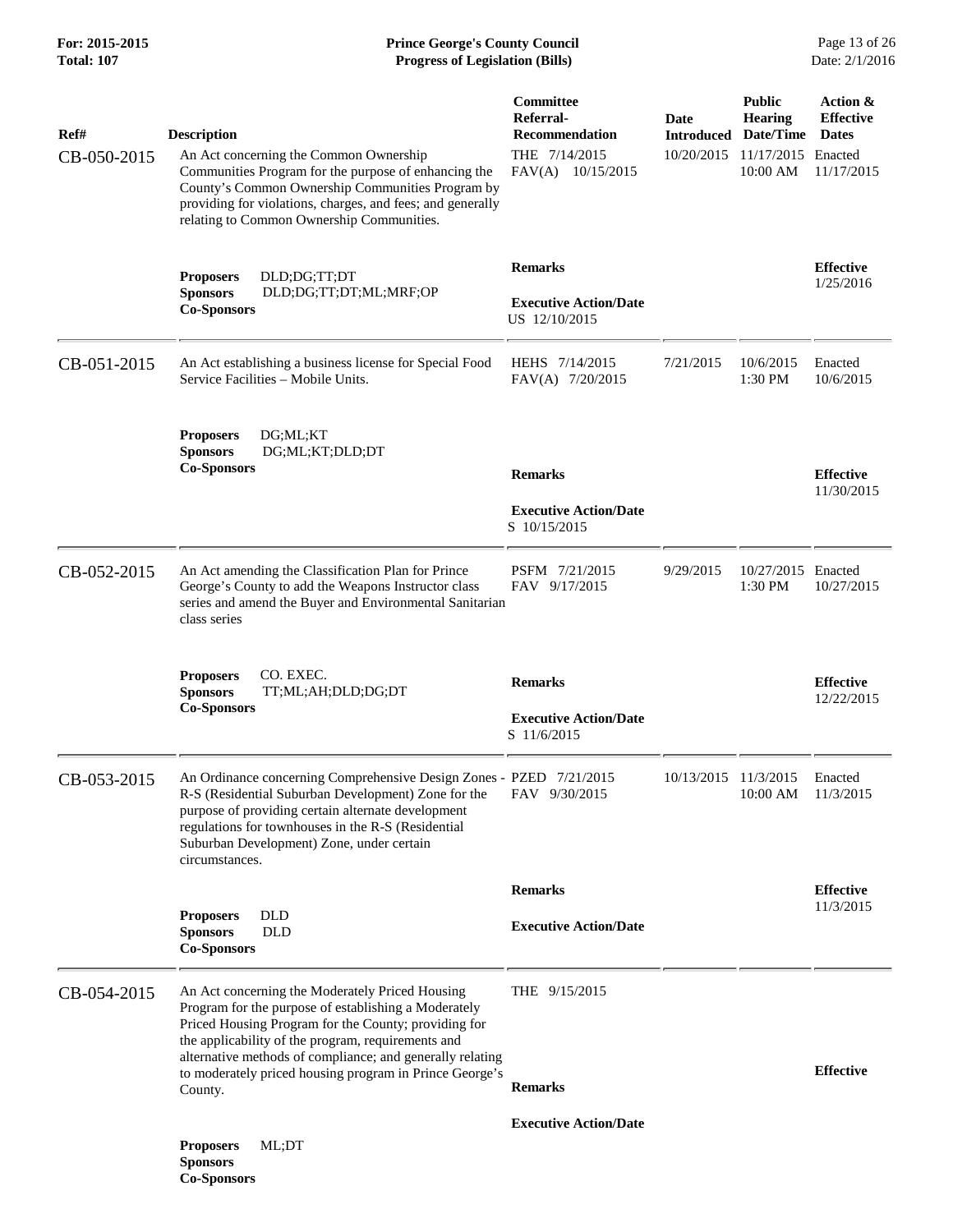| Ref#        | <b>Description</b>                                                                                                                                                                                                                                  |                                                                                                                                                                                                                                                                                                                                                                                | Committee<br>Referral-<br><b>Recommendation</b> | Date | <b>Public</b><br><b>Hearing</b><br><b>Introduced Date/Time</b> | Action &<br><b>Effective</b><br><b>Dates</b> |
|-------------|-----------------------------------------------------------------------------------------------------------------------------------------------------------------------------------------------------------------------------------------------------|--------------------------------------------------------------------------------------------------------------------------------------------------------------------------------------------------------------------------------------------------------------------------------------------------------------------------------------------------------------------------------|-------------------------------------------------|------|----------------------------------------------------------------|----------------------------------------------|
| CB-055-2015 | An Act (Subdivision Bill) establishing a Moderately<br>Priced Housing Program within the Subdivision<br>Regulations of Prince George's County, Maryland.                                                                                            |                                                                                                                                                                                                                                                                                                                                                                                | PZED 9/15/2015                                  |      |                                                                |                                              |
|             | <b>Proposers</b>                                                                                                                                                                                                                                    | ML;DT                                                                                                                                                                                                                                                                                                                                                                          | <b>Remarks</b>                                  |      |                                                                | <b>Effective</b>                             |
|             | <b>Sponsors</b><br><b>Co-Sponsors</b>                                                                                                                                                                                                               |                                                                                                                                                                                                                                                                                                                                                                                | <b>Executive Action/Date</b>                    |      |                                                                |                                              |
| CB-056-2015 |                                                                                                                                                                                                                                                     | An Ordinance concerning Moderately Priced Housing<br>Program for the purpose of establishing a Moderately<br>Priced Housing Program in Prince George's County by<br>amending the Zoning Ordinance to provide certain                                                                                                                                                           | PZED 9/15/2015                                  |      |                                                                |                                              |
|             | minimum requirements for moderately priced housing<br>units under certain circumstances, to define Moderately<br>Priced Housing Units, and to codify certain increments<br>for the development of moderately priced housing units<br>in the County. | <b>Remarks</b><br><b>Executive Action/Date</b>                                                                                                                                                                                                                                                                                                                                 |                                                 |      | <b>Effective</b>                                               |                                              |
|             | <b>Proposers</b><br><b>Sponsors</b><br><b>Co-Sponsors</b>                                                                                                                                                                                           | ML                                                                                                                                                                                                                                                                                                                                                                             |                                                 |      |                                                                |                                              |
| CB-057-2015 | <b>ASSIGNED</b>                                                                                                                                                                                                                                     |                                                                                                                                                                                                                                                                                                                                                                                |                                                 |      |                                                                |                                              |
|             | <b>Proposers</b><br><b>Sponsors</b><br><b>Co-Sponsors</b>                                                                                                                                                                                           | N/A                                                                                                                                                                                                                                                                                                                                                                            | <b>Remarks</b><br><b>Executive Action/Date</b>  |      |                                                                | <b>Effective</b>                             |
|             |                                                                                                                                                                                                                                                     |                                                                                                                                                                                                                                                                                                                                                                                |                                                 |      |                                                                |                                              |
| CB-058-2015 |                                                                                                                                                                                                                                                     | An Act concerning the Common Ownership<br>Communities Program for the purpose of amending the<br>Common Ownership Communities Program to assist<br>governing bodies, owners, and residents of homeowners'<br>associations, residential condominiums, and cooperative<br>housing corporations with education, training, and<br>dispute resolution and/or administrative hearing | THE 7/21/2015<br>FAV(A) 10/15/2015              |      | 10/20/2015 11/17/2015 Enacted<br>$10:00$ AM                    | 11/17/2015                                   |
|             |                                                                                                                                                                                                                                                     | procedures in matters relating to these communities; and<br>generally regarding Common Ownership Communities.                                                                                                                                                                                                                                                                  | <b>Remarks</b>                                  |      |                                                                | <b>Effective</b><br>1/25/2016                |
|             |                                                                                                                                                                                                                                                     |                                                                                                                                                                                                                                                                                                                                                                                | <b>Executive Action/Date</b><br>US 12/10/2015   |      |                                                                |                                              |
|             | <b>Proposers</b><br><b>Sponsors</b><br><b>Co-Sponsors</b>                                                                                                                                                                                           | DLD;DG;TT;DT<br>DLD;DG;TT;DT;ML;MRF;OP                                                                                                                                                                                                                                                                                                                                         |                                                 |      |                                                                |                                              |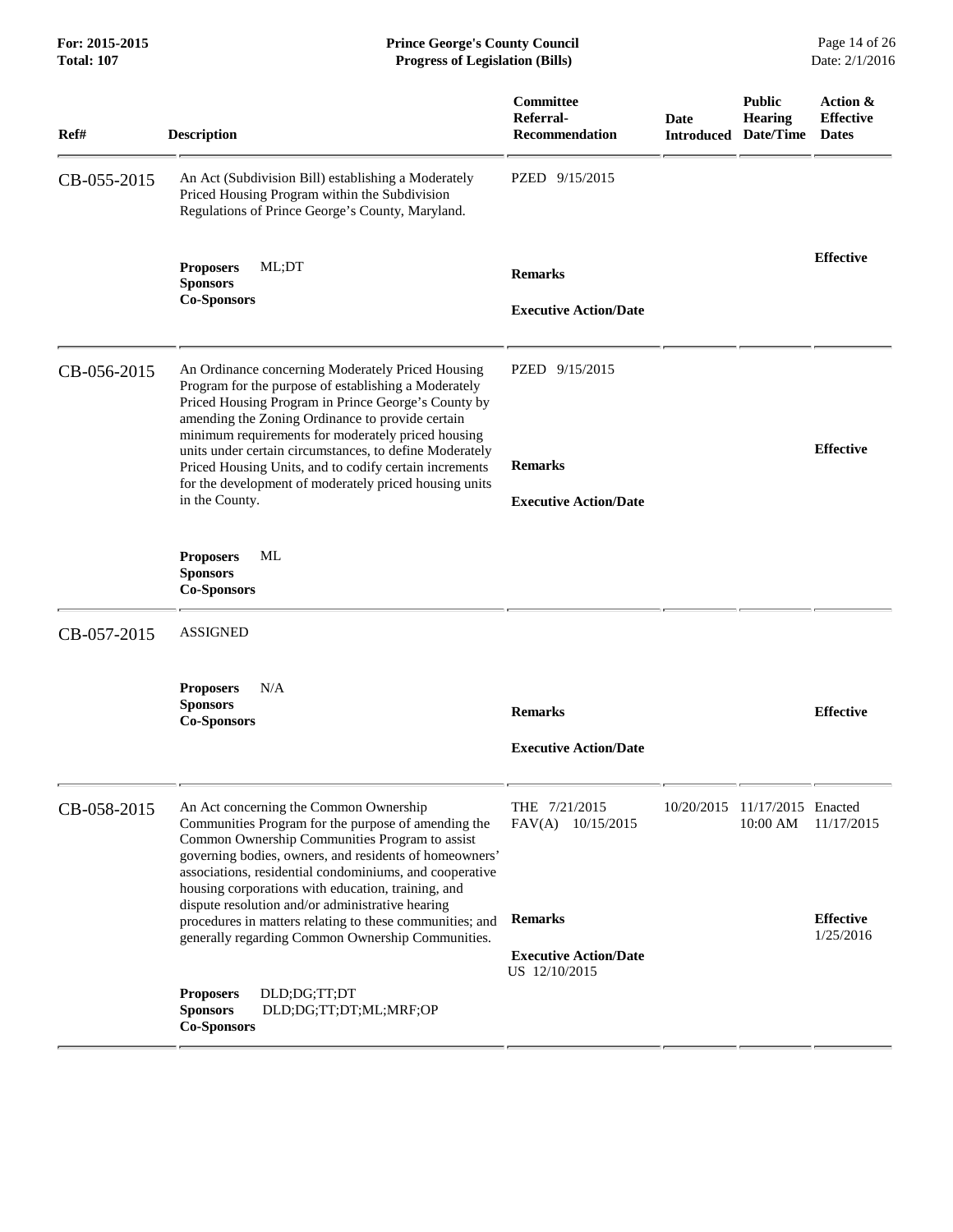## **For: 2015-2015 Prince George's County Council** Page 15 of 26<br> **Prince George's County Council** Page 15 of 26<br> **Progress of Legislation (Bills)** Date: 2/1/2016 **Total: 107 Progress of Legislation (Bills)**

| Ref#        | <b>Description</b>                                                                                                                                                                                                                                                                                                                                                                       | Committee<br>Referral-<br><b>Recommendation</b> | Date<br><b>Introduced</b> | <b>Public</b><br><b>Hearing</b><br>Date/Time | Action &<br><b>Effective</b><br><b>Dates</b> |
|-------------|------------------------------------------------------------------------------------------------------------------------------------------------------------------------------------------------------------------------------------------------------------------------------------------------------------------------------------------------------------------------------------------|-------------------------------------------------|---------------------------|----------------------------------------------|----------------------------------------------|
| CB-059-2015 | An Act concerning Senior Rental Leases for the purpose<br>of amending the Landlord-Tenant Code to provide certain FAV(A) 9/24/2015<br>senior tenants with twenty-four month residential leases;<br>to establish the Senior Tenant Rental Leases Program; to<br>provide for the administration and notice of the Program;<br>and generally relating to senior tenant rental leases in the | THE 7/21/2015                                   | 10/6/2015                 | 11/3/2015<br>10:00 AM                        | Enacted<br>11/3/2015                         |
|             | County.                                                                                                                                                                                                                                                                                                                                                                                  | <b>Remarks</b>                                  |                           |                                              | <b>Effective</b><br>12/29/2015               |
|             | <b>Proposers</b><br>DT;TT<br>DT;TT;ML;AH<br><b>Sponsors</b><br><b>Co-Sponsors</b>                                                                                                                                                                                                                                                                                                        | <b>Executive Action/Date</b><br>S 11/13/2015    |                           |                                              |                                              |
| CB-060-2015 | An Ordinance concerning the C-S-C Zone for the<br>purpose amending the Commercial Use Table to permit<br>Multifamily Residential projects in the C-S-C<br>(Commercial Shopping Center) Zone under certain<br>circumstances.                                                                                                                                                              | PZED 7/21/2015<br>FAV(A) 9/30/2015              | 10/13/2015                | 11/3/2015<br>10:00 AM                        | Enacted<br>11/3/2015                         |
|             | <b>TT</b><br><b>Proposers</b>                                                                                                                                                                                                                                                                                                                                                            | <b>Remarks</b>                                  |                           |                                              | <b>Effective</b>                             |
|             | TT<br><b>Sponsors</b><br><b>Co-Sponsors</b>                                                                                                                                                                                                                                                                                                                                              | <b>Executive Action/Date</b>                    |                           |                                              | 12/21/2015                                   |
| CB-061-2015 | An Act (Subdivision Bill) concerning Adequate<br>Transportation Facilities for the purpose of amending the<br>Subdivision Regulations of Prince George's County to<br>require the re-evaluation of a proposed development for<br>adequacy of transportation public facilities, under certain<br>circumstances.                                                                           | PZED 7/21/2015                                  |                           |                                              |                                              |
|             |                                                                                                                                                                                                                                                                                                                                                                                          | <b>Remarks</b>                                  |                           |                                              | <b>Effective</b>                             |
|             | <b>Proposers</b><br>AH<br><b>Sponsors</b><br><b>Co-Sponsors</b>                                                                                                                                                                                                                                                                                                                          | <b>Executive Action/Date</b>                    |                           |                                              |                                              |
| CB-062-2015 | An Ordinance concerning Business Advancement and<br>Food Access Infill for the purpose of defining Business<br>Advancement and Food Access Infill in the Zoning<br>Ordinance, providing                                                                                                                                                                                                  | PZED 7/21/2015<br>FAV(A) 10/13/2015             |                           | 10/20/2015 11/17/2015 Enacted<br>10:00 AM    | 11/17/2015                                   |
|             | <b>Proposers</b><br>KТ<br>КT<br><b>Sponsors</b>                                                                                                                                                                                                                                                                                                                                          | <b>Remarks</b>                                  |                           |                                              | <b>Effective</b><br>1/4/2016                 |
|             | <b>Co-Sponsors</b>                                                                                                                                                                                                                                                                                                                                                                       | <b>Executive Action/Date</b>                    |                           |                                              |                                              |
| CB-063-2015 | An Act amending Prince George's County's<br>Classification Plan to add the Public Information Officer FAV 10/7/2015<br>class series and to amend the Emergency Dispatch Aide<br>and Emergency Dispatcher class series                                                                                                                                                                    | PSFM 9/9/2015                                   |                           | 10/20/2015 11/17/2015 Enacted<br>10:00 AM    | 11/17/2015                                   |
|             | CO. EXEC.<br><b>Proposers</b><br><b>Sponsors</b><br>MRF;TT                                                                                                                                                                                                                                                                                                                               | <b>Remarks</b>                                  |                           |                                              | <b>Effective</b>                             |
|             | <b>Co-Sponsors</b>                                                                                                                                                                                                                                                                                                                                                                       | <b>Executive Action/Date</b>                    |                           |                                              | 1/11/2016                                    |

S 11/25/2015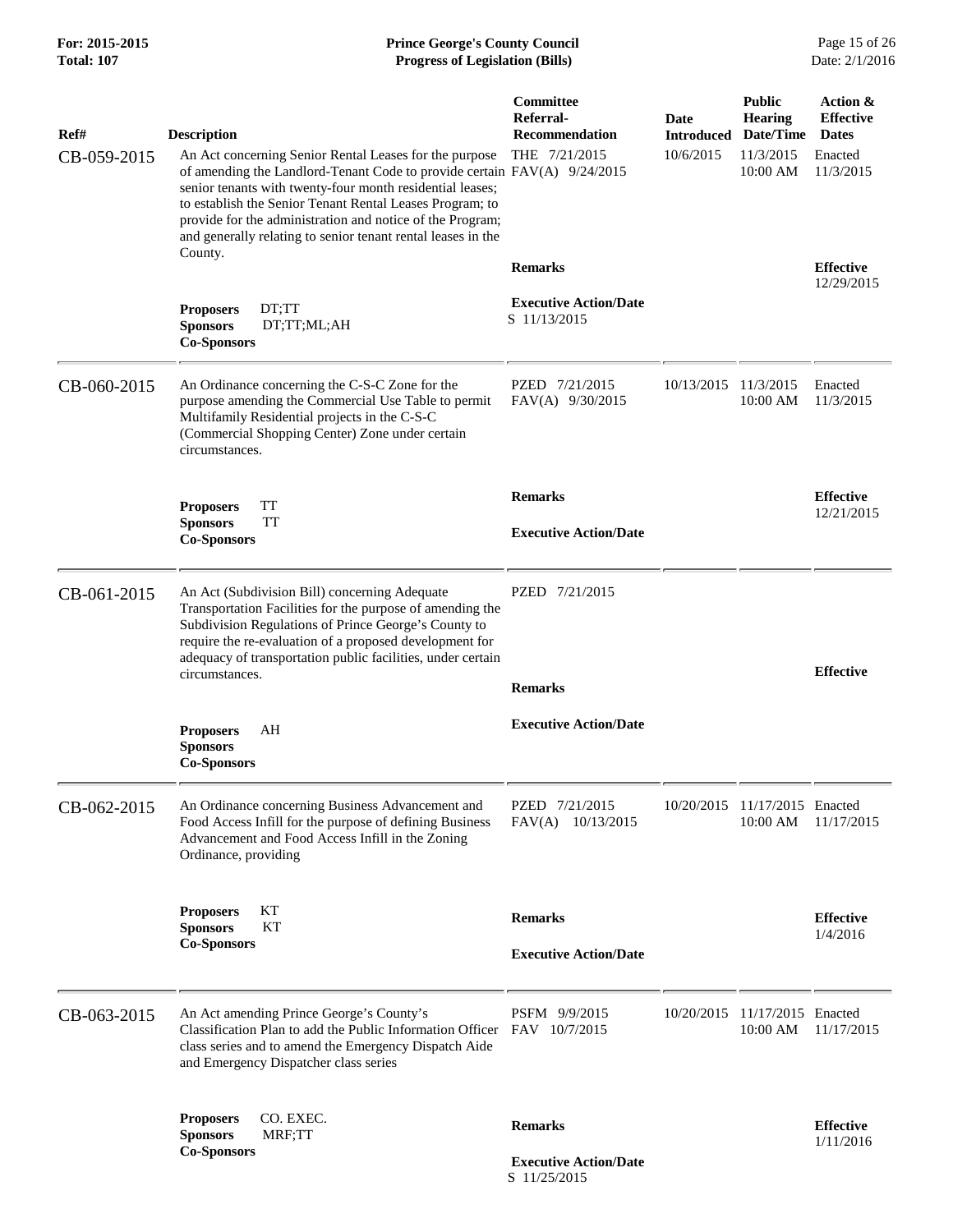**For: 2015-2015 Prince George's County Council** Page 16 of 26<br> **Prince George's County Council** Page 16 of 26<br> **Progress of Legislation (Bills)** Date: 2/1/2016 **Total: 107 Progress of Legislation (Bills)** 

| Ref#        | <b>Description</b>                                                                                                                                                                                                                                                                                                                                                                                  | Committee<br>Referral-<br><b>Recommendation</b>                                                    | Date<br><b>Introduced</b> | <b>Public</b><br><b>Hearing</b><br>Date/Time | Action &<br><b>Effective</b><br><b>Dates</b> |
|-------------|-----------------------------------------------------------------------------------------------------------------------------------------------------------------------------------------------------------------------------------------------------------------------------------------------------------------------------------------------------------------------------------------------------|----------------------------------------------------------------------------------------------------|---------------------------|----------------------------------------------|----------------------------------------------|
| CB-064-2015 | An Ordinance for the purpose of allowing certain minor<br>changes to a special exception site plan for Planned<br>Retirement Communities to be made by the Planning<br>Board.                                                                                                                                                                                                                       | PZED 9/9/2015<br>FAV(A) 10/7/2015                                                                  | 10/13/2015                | 11/3/2015<br>10:00 AM                        | Enacted<br>11/3/2015                         |
|             | <b>DLD</b><br><b>Proposers</b><br><b>Sponsors</b><br><b>DLD</b><br><b>Co-Sponsors</b>                                                                                                                                                                                                                                                                                                               | <b>Remarks</b><br><b>Executive Action/Date</b>                                                     |                           |                                              | <b>Effective</b><br>12/18/2015               |
| CB-065-2015 | An Act concerning Earned Sick and Safe Leave for the<br>purpose of requiring certain employers in the County to<br>provide earned sick and safe leave to certain employees<br>working in the County; provide enforcement by the<br>Human Relations Commission; and generally regulating<br>the sick and safe leave benefits provided to an employee<br>working in the County for certain employers. | PZED 9/15/2015<br><b>Remarks</b>                                                                   |                           |                                              | <b>Effective</b>                             |
|             | ML;DT;KT<br><b>Proposers</b><br><b>Sponsors</b><br><b>Co-Sponsors</b>                                                                                                                                                                                                                                                                                                                               | <b>Executive Action/Date</b>                                                                       |                           |                                              |                                              |
| CB-066-2015 | An Ordinance concerning Mixed Use Zones for the<br>purpose of clarifying the Uses Permitted provision of the<br>Zoning Ordinance permitting a group residential facility<br>in the M-X-T (Mixed Use- Transportation Oriented)<br>Zone under certain circumstances.                                                                                                                                  | <b>Remarks</b>                                                                                     | 9/9/2015                  | 9/29/2015<br>$1:00$ PM                       | Enacted<br>9/29/2015                         |
|             | <b>DLD</b><br><b>Proposers</b><br><b>Sponsors</b><br>DLD;AH<br><b>Co-Sponsors</b>                                                                                                                                                                                                                                                                                                                   | <b>Executive Action/Date</b>                                                                       |                           |                                              | <b>Effective</b><br>9/29/2015                |
| CB-067-2015 | An Act concerning the Collective Bargaining Agreement PSFM 9/15/2015<br>between Prince George's County, Maryland and Council FAV 10/1/2015<br>67, American Federation of State, County and Municipal<br>Employees (AFSCME), AFL-CIO, and its affiliated Local<br>241 ("School Crossing Guards"), July 1, 2015 through<br>June 30, 2016                                                              |                                                                                                    |                           | 10/13/2015 11/10/2015 Enacted<br>11:00 AM    | 11/10/2015                                   |
|             | CO. EXEC.<br><b>Proposers</b><br><b>Sponsors</b><br>KT;TT;AH;MRF;DLD;DT;DG;OP<br><b>Co-Sponsors</b>                                                                                                                                                                                                                                                                                                 | <b>Remarks</b><br>Retro active to July 1,<br>2015.<br><b>Executive Action/Date</b><br>S 11/19/2015 |                           |                                              | <b>Effective</b><br>1/4/2016                 |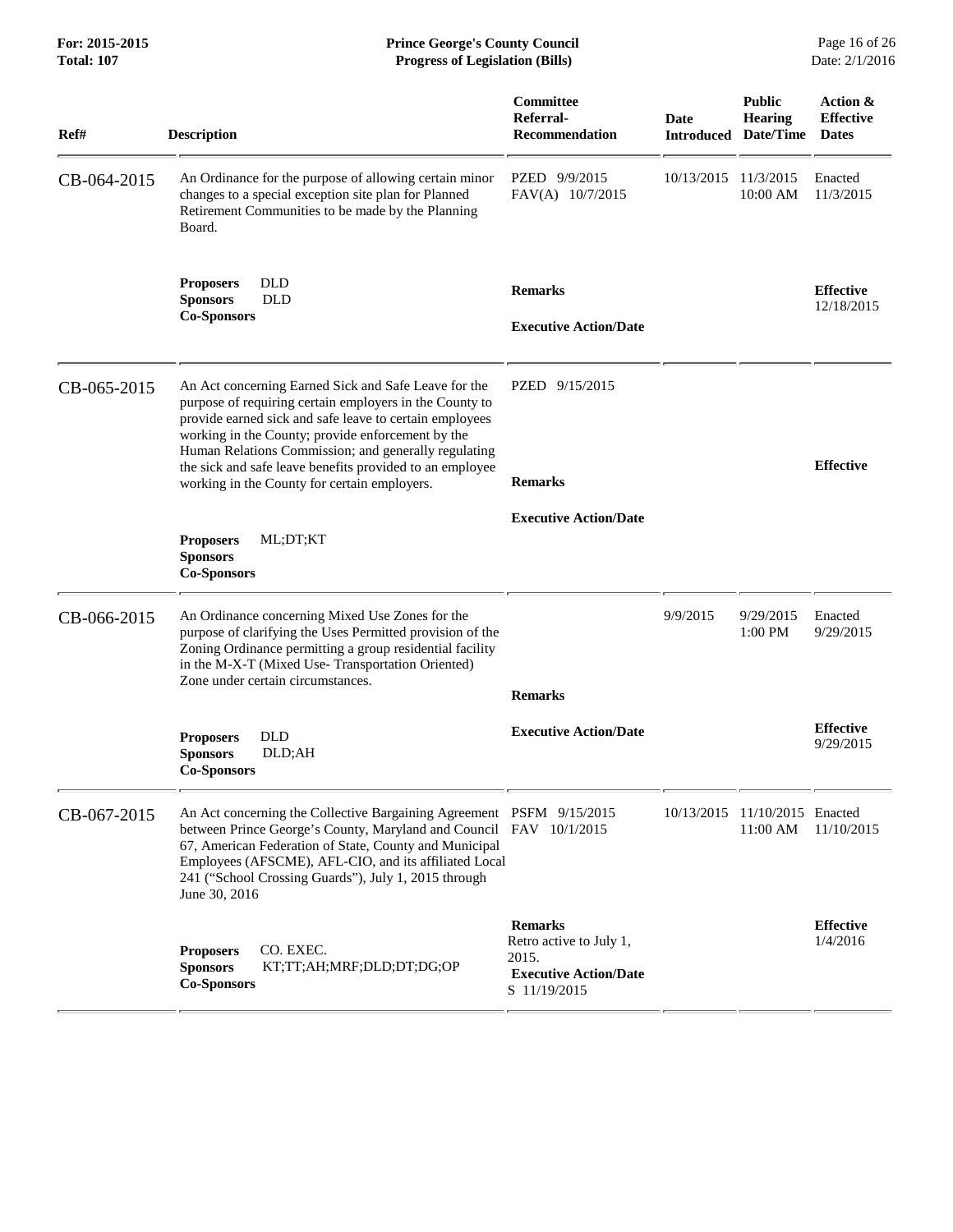| Ref#<br>CB-068-2015 | <b>Description</b><br>An Act concerning the Collective Bargaining Agreement<br>between Prince George's County, Maryland and Council<br>67, American Federation of State, County and Municipal<br>Employees ("AFSCME"), AFL-CIO, and its affiliated                                                                                                                               | Committee<br>Referral-<br><b>Recommendation</b><br>PSFM 9/15/2015<br>FAV 10/1/2015 | Date<br>10/13/2015 | <b>Public</b><br><b>Hearing</b><br><b>Introduced Date/Time</b><br>11/10/2015 Enacted<br>11:00 AM | Action &<br><b>Effective</b><br><b>Dates</b><br>11/10/2015 |
|---------------------|----------------------------------------------------------------------------------------------------------------------------------------------------------------------------------------------------------------------------------------------------------------------------------------------------------------------------------------------------------------------------------|------------------------------------------------------------------------------------|--------------------|--------------------------------------------------------------------------------------------------|------------------------------------------------------------|
|                     | Locals 2462, 2735, 3389 and 1170, July 1, 2015 through<br>June 30, 2016<br>CO. EXEC.<br><b>Proposers</b>                                                                                                                                                                                                                                                                         | <b>Remarks</b>                                                                     |                    |                                                                                                  | <b>Effective</b><br>1/4/2016                               |
|                     | <b>Sponsors</b><br>KT;TT;AH;MRF;DLD;DG;DT;OP<br><b>Co-Sponsors</b>                                                                                                                                                                                                                                                                                                               | <b>Executive Action/Date</b><br>S 11/19/2015                                       |                    |                                                                                                  |                                                            |
| CB-069-2015         | An Ordinance concerning eating or drinking<br>establishments - extensions and projections for the<br>purpose of exempting tents affixed to the side wall of an<br>eating or drinking establishment building, under certain<br>circumstances.                                                                                                                                     | PZED 9/15/2015<br>FAV(A) 10/7/2015                                                 | 10/20/2015         | 11/17/2015 Enacted<br>10:00 AM                                                                   | 11/17/2015                                                 |
|                     | <b>MRF</b><br><b>Proposers</b><br><b>Sponsors</b><br>MRF;AH;DLD<br><b>Co-Sponsors</b>                                                                                                                                                                                                                                                                                            | <b>Remarks</b><br><b>Executive Action/Date</b>                                     |                    |                                                                                                  | <b>Effective</b><br>11/17/2015                             |
| CB-070-2015         | An Act concerning Litter for the purpose of ensuring<br>enforcement and penalties for littering; prohibiting the<br>accumulation or deposit of litter; providing for action<br>upon noncompliance; providing for civil monetary fines<br>and injunctive relief; providing for removal of litter from<br>sidewalks and debris from roadways; and generally<br>relating to litter. | THE 9/15/2015<br>FAV 9/24/2015                                                     | 10/6/2015          | 11/3/2015<br>10:00 AM                                                                            | Enacted<br>11/3/2015                                       |
|                     |                                                                                                                                                                                                                                                                                                                                                                                  | <b>Remarks</b>                                                                     |                    |                                                                                                  | <b>Effective</b><br>12/29/2015                             |
|                     | <b>MRF</b><br><b>Proposers</b><br>DLD;ML;DG;DT;OP<br><b>Sponsors</b><br><b>Co-Sponsors</b>                                                                                                                                                                                                                                                                                       | <b>Executive Action/Date</b><br>S 11/13/2015                                       |                    |                                                                                                  |                                                            |
| CB-071-2015         | An Act concerning Finance and Taxation for the purpose PSFM 9/15/2015<br>of requiring any tax lien against property in the County to $FAV(A)$ 10/7/2015<br>be charged and added to the property owner's property<br>tax bill.                                                                                                                                                    |                                                                                    |                    | 10/20/2015 11/17/2015 Enacted<br>10:00 AM                                                        | 11/17/2015                                                 |
|                     | MRF;DG<br><b>Proposers</b><br>MRF;DG;TT;DT;ML<br><b>Sponsors</b><br><b>Co-Sponsors</b>                                                                                                                                                                                                                                                                                           | <b>Remarks</b><br><b>Executive Action/Date</b><br>S 11/25/2015                     |                    |                                                                                                  | <b>Effective</b><br>1/11/2016                              |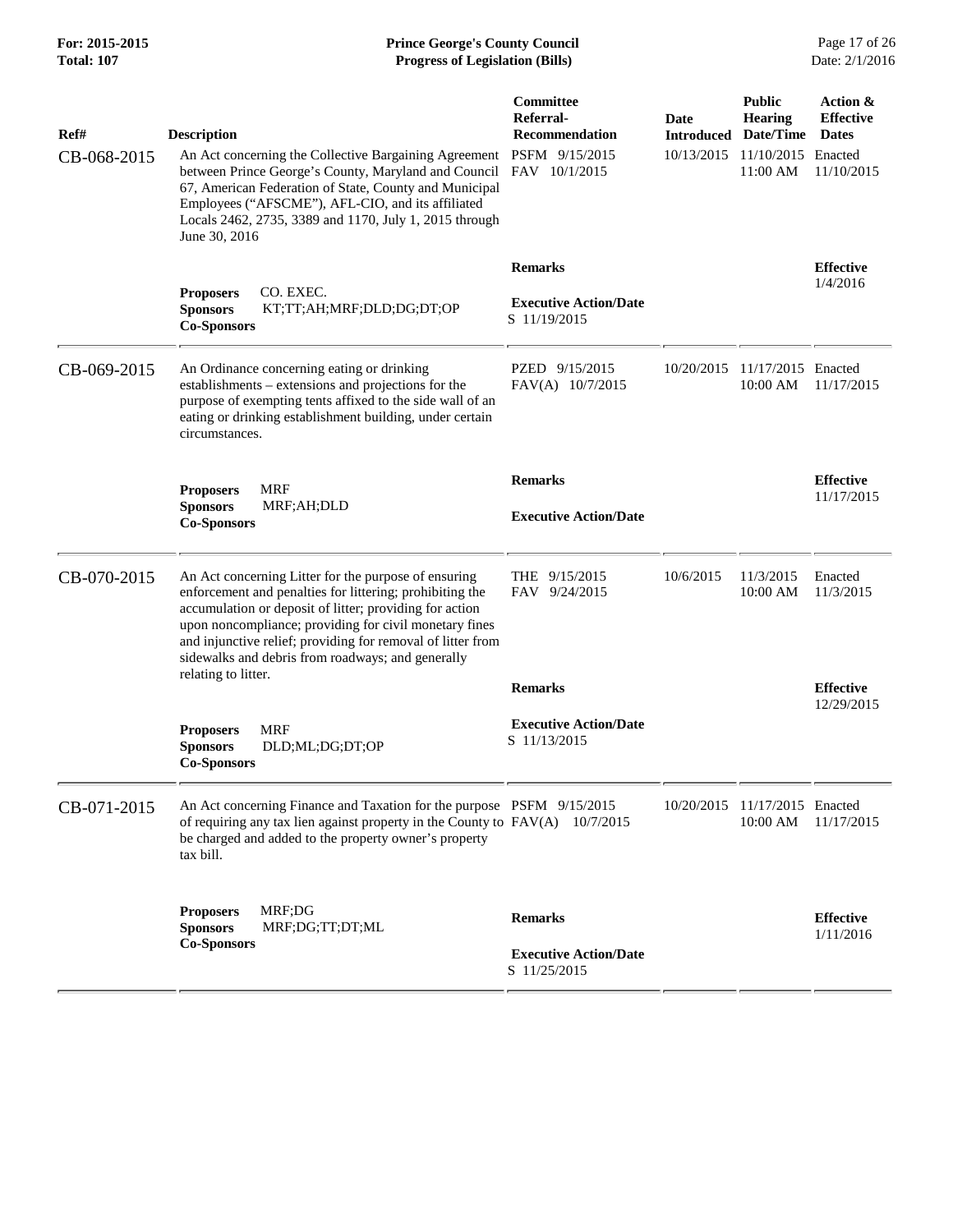| For: 2015-2015    |
|-------------------|
| <b>Total: 107</b> |

## **Prince George's County Council** Page 18 of 26<br>**Progress of Legislation (Bills)** Date: 2/1/2016  $Progress$  of Legislation (Bills)

| Ref#<br>CB-072-2015 | <b>Description</b><br>An Act concerning the Transportation Network Company THE 9/15/2015<br>Services - Transportation Services Improvement Fund for FAV<br>the purpose of creating a Transportation Services<br>Improvement Fund; imposing a per-trip surcharge on<br>certain transportation network services to finance the<br>Fund; providing for disbursements from the Fund to be<br>used for transportation purposes; and generally regarding<br>Transportation Network Services.<br>TT;MRF;ML;DG<br><b>Proposers</b><br><b>Sponsors</b><br>TT;MRF;ML;DG;DT                                                                                                                                                                                  | Committee<br>Referral-<br><b>Recommendation</b><br>9/24/2015<br><b>Remarks</b><br><b>Executive Action/Date</b><br>S 11/13/2015 | <b>Date</b><br><b>Introduced</b><br>10/6/2015 | <b>Public</b><br><b>Hearing</b><br>Date/Time<br>11/3/2015<br>10:00 AM | Action &<br><b>Effective</b><br><b>Dates</b><br>Enacted<br>11/3/2015<br><b>Effective</b><br>12/29/2015 |
|---------------------|---------------------------------------------------------------------------------------------------------------------------------------------------------------------------------------------------------------------------------------------------------------------------------------------------------------------------------------------------------------------------------------------------------------------------------------------------------------------------------------------------------------------------------------------------------------------------------------------------------------------------------------------------------------------------------------------------------------------------------------------------|--------------------------------------------------------------------------------------------------------------------------------|-----------------------------------------------|-----------------------------------------------------------------------|--------------------------------------------------------------------------------------------------------|
| CB-073-2015         | <b>Co-Sponsors</b><br>An Ordinance concerning Residential Zones Permitted PZED 9/15/2015<br>Uses – O-S and R-R Zones – Issuance of Grading Permits $FAV(A)$ 10/7/2015<br>for the purpose of amending the Residential Table of<br>Uses to permit "Eating or drinking establishment,<br>excluding drive-through service" and "Monopoles and<br>related equipment buildings and enclosures" uses in the<br>O-S (Open Space) Zone, under certain specified<br>circumstances, and clarifying within the Residential<br>Table of Uses that certain dwellings types are permitted<br>in the R-R (Rural Residential) Zone and may obtain a<br>grading permit upon approval of a Detailed Site Plan<br>without a certification of said Detailed Site Plan. | <b>Remarks</b><br><b>Executive Action/Date</b>                                                                                 |                                               | 10/20/2015 11/17/2015 Enacted<br>10:00 AM                             | 11/17/2015<br><b>Effective</b><br>11/17/2015                                                           |
|                     | <b>MRF</b><br><b>Proposers</b><br><b>Sponsors</b><br>MRF;AH;DLD<br><b>Co-Sponsors</b>                                                                                                                                                                                                                                                                                                                                                                                                                                                                                                                                                                                                                                                             |                                                                                                                                |                                               |                                                                       |                                                                                                        |
| CB-074-2015         | An Act concerning Urban Agricultural Property Tax<br>Credit for the purpose of establishing a tax credit for real<br>property that is used for urban agricultural purposes.                                                                                                                                                                                                                                                                                                                                                                                                                                                                                                                                                                       | PSFM 9/22/2015<br>FAV(A) 10/7/2015                                                                                             | 10/20/2015                                    | 11/17/2015 Enacted<br>10:00 AM                                        | 11/17/2015                                                                                             |
|                     | ML<br><b>Proposers</b><br><b>Sponsors</b><br>ML;TT;MRF;DLD;DG;DT;OP<br><b>Co-Sponsors</b>                                                                                                                                                                                                                                                                                                                                                                                                                                                                                                                                                                                                                                                         | <b>Remarks</b><br><b>Executive Action/Date</b><br>S 11/25/2015                                                                 |                                               |                                                                       | <b>Effective</b><br>1/11/2016                                                                          |
| CB-075-2015         | An Act establishing the homestead property tax credit for PSFM 9/22/2015<br>the County property tax for the taxable year beginning<br>July 1, 2016, as required by State law                                                                                                                                                                                                                                                                                                                                                                                                                                                                                                                                                                      | FAV 10/7/2015                                                                                                                  | 10/20/2015                                    | 11/17/2015 Enacted<br>10:00 AM                                        | 11/17/2015                                                                                             |
|                     | <b>Proposers</b><br>CO. EXEC.<br><b>Sponsors</b><br>OP;ML<br><b>Co-Sponsors</b>                                                                                                                                                                                                                                                                                                                                                                                                                                                                                                                                                                                                                                                                   | <b>Remarks</b><br><b>Executive Action/Date</b><br>S 11/25/2015                                                                 |                                               |                                                                       | <b>Effective</b><br>1/11/2016                                                                          |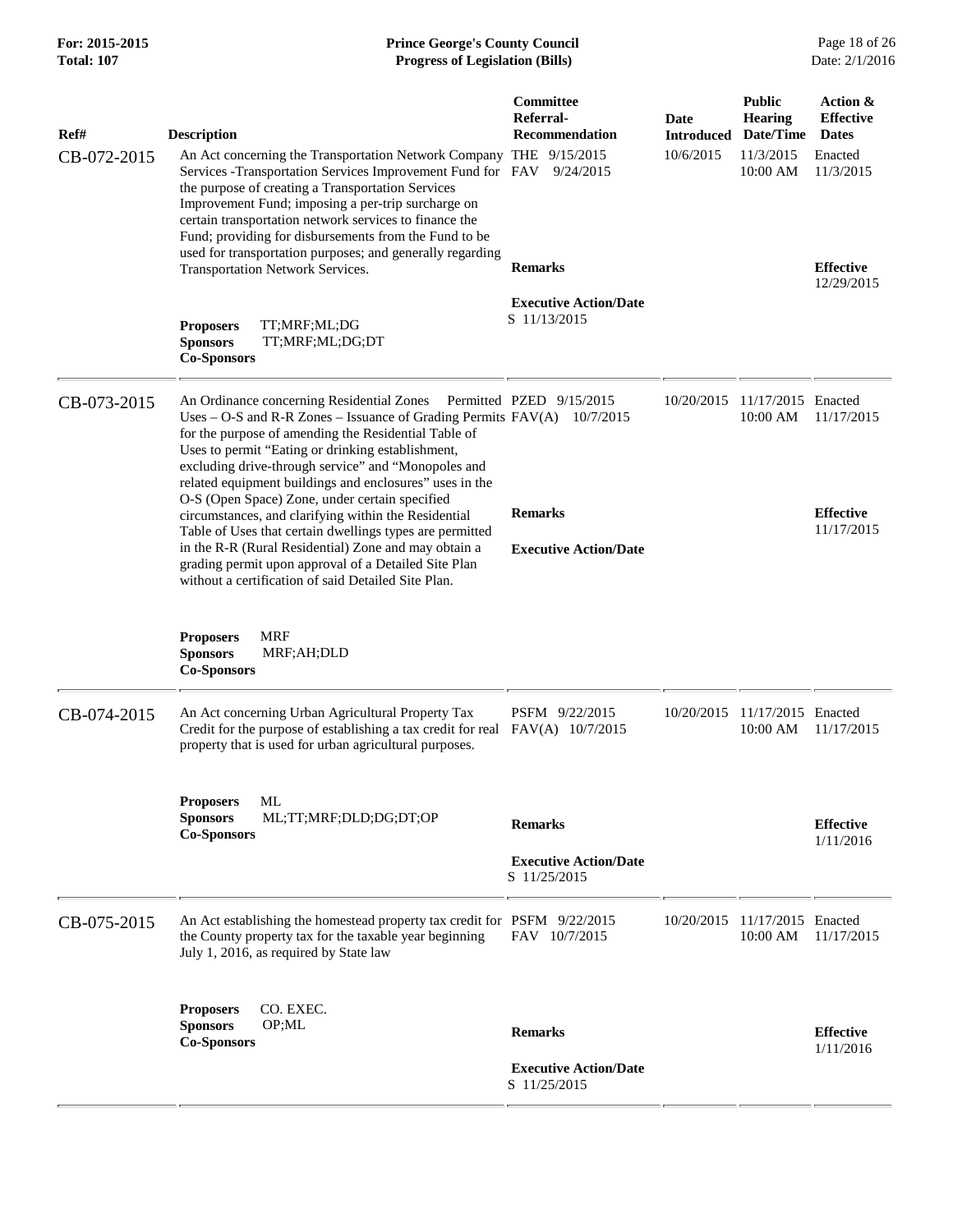| For: 2015-2015<br><b>Total: 107</b> | <b>Prince George's County Council</b><br>Date: 2/1/2016<br><b>Progress of Legislation (Bills)</b>                                                                                                                                                                                                                                                                                    |                                                                                            |            |                                                         |                                                                  |
|-------------------------------------|--------------------------------------------------------------------------------------------------------------------------------------------------------------------------------------------------------------------------------------------------------------------------------------------------------------------------------------------------------------------------------------|--------------------------------------------------------------------------------------------|------------|---------------------------------------------------------|------------------------------------------------------------------|
| Ref#<br>CB-076-2015                 | <b>Description</b><br>An Act concerning Administration for the purpose of<br>prohibiting the County Executive and County Council<br>Members from holding a direct or indirect interest in, or<br>being employed by MGM National Harbor, LLC for a<br>certain period of time after the termination of their<br>service as the County Executive and a member of the<br>County Council. | <b>Committee</b><br>Referral-<br><b>Recommendation</b><br>PSFM 9/22/2015<br><b>Remarks</b> | Date       | <b>Public</b><br>Hearing<br><b>Introduced Date/Time</b> | Action &<br><b>Effective</b><br><b>Dates</b><br><b>Effective</b> |
|                                     | <b>OP</b><br><b>Proposers</b><br><b>Sponsors</b><br><b>Co-Sponsors</b>                                                                                                                                                                                                                                                                                                               | <b>Executive Action/Date</b>                                                               |            |                                                         |                                                                  |
| CB-077-2015                         | An Act concerning Secondhand and Pawn Dealers for the THE 9/22/2015<br>purpose of adding to the definition of tangible personal<br>property; requiring reporting to a certain database;<br>requiring a certain fee to be paid directly to a designated<br>business retained for certain reporting; and generally<br>regarding secondhand dealers and pawn dealers.                   | FAV(A) 10/15/2015                                                                          | 10/20/2015 | 11/17/2015 Enacted<br>10:00 AM                          | 11/17/2015                                                       |
|                                     | OP; KT<br><b>Proposers</b><br><b>Sponsors</b><br>OP;KT;TT;ML;DLD;DG;DT;AH<br><b>Co-Sponsors</b>                                                                                                                                                                                                                                                                                      | <b>Remarks</b><br><b>Executive Action/Date</b><br>S 11/25/2015                             |            |                                                         | <b>Effective</b><br>1/11/2016                                    |
| CB-078-2015                         | <b>ASSIGNED</b>                                                                                                                                                                                                                                                                                                                                                                      |                                                                                            |            |                                                         |                                                                  |
|                                     | <b>Proposers</b><br>N/A<br><b>Sponsors</b><br><b>Co-Sponsors</b>                                                                                                                                                                                                                                                                                                                     | <b>Remarks</b><br><b>Executive Action/Date</b>                                             |            |                                                         | <b>Effective</b>                                                 |
| CB-079-2015                         | An Ordinance concerning Illegal Signs for the purpose of THE 9/22/2015<br>extending a rebuttable presumption for the enforcement<br>of illegal signs in a County right-of-way, and generally<br>regarding illegal signs.                                                                                                                                                             | FAV(A) 10/15/2015                                                                          |            | 10/20/2015 11/17/2015 Enacted<br>10:00 AM               | 11/17/2015                                                       |
|                                     | <b>OP</b><br><b>Proposers</b><br>OP;TT;ML;KT<br><b>Sponsors</b><br><b>Co-Sponsors</b>                                                                                                                                                                                                                                                                                                | <b>Remarks</b><br><b>Executive Action/Date</b>                                             |            |                                                         | <b>Effective</b><br>1/4/2016                                     |
| CB-080-2015                         | An Act concerning validity periods for Preliminary Plans PZED 9/22/2015<br>of Subdivision for the purpose of temporarily extending<br>the validity periods of all approved applications for<br>Preliminary Plans of Subdivision that were in a valid<br>status as of January 1, 2015                                                                                                 | NR 9/30/2015                                                                               | 10/6/2015  | 11/17/2015 Enacted<br>10:00 AM                          | 11/17/2015                                                       |
|                                     | TT;MRF<br><b>Proposers</b><br>TT;MRF<br><b>Sponsors</b><br><b>Co-Sponsors</b>                                                                                                                                                                                                                                                                                                        | <b>Remarks</b><br><b>Executive Action/Date</b><br>S 11/25/2015                             |            |                                                         | <b>Effective</b><br>11/25/2015                                   |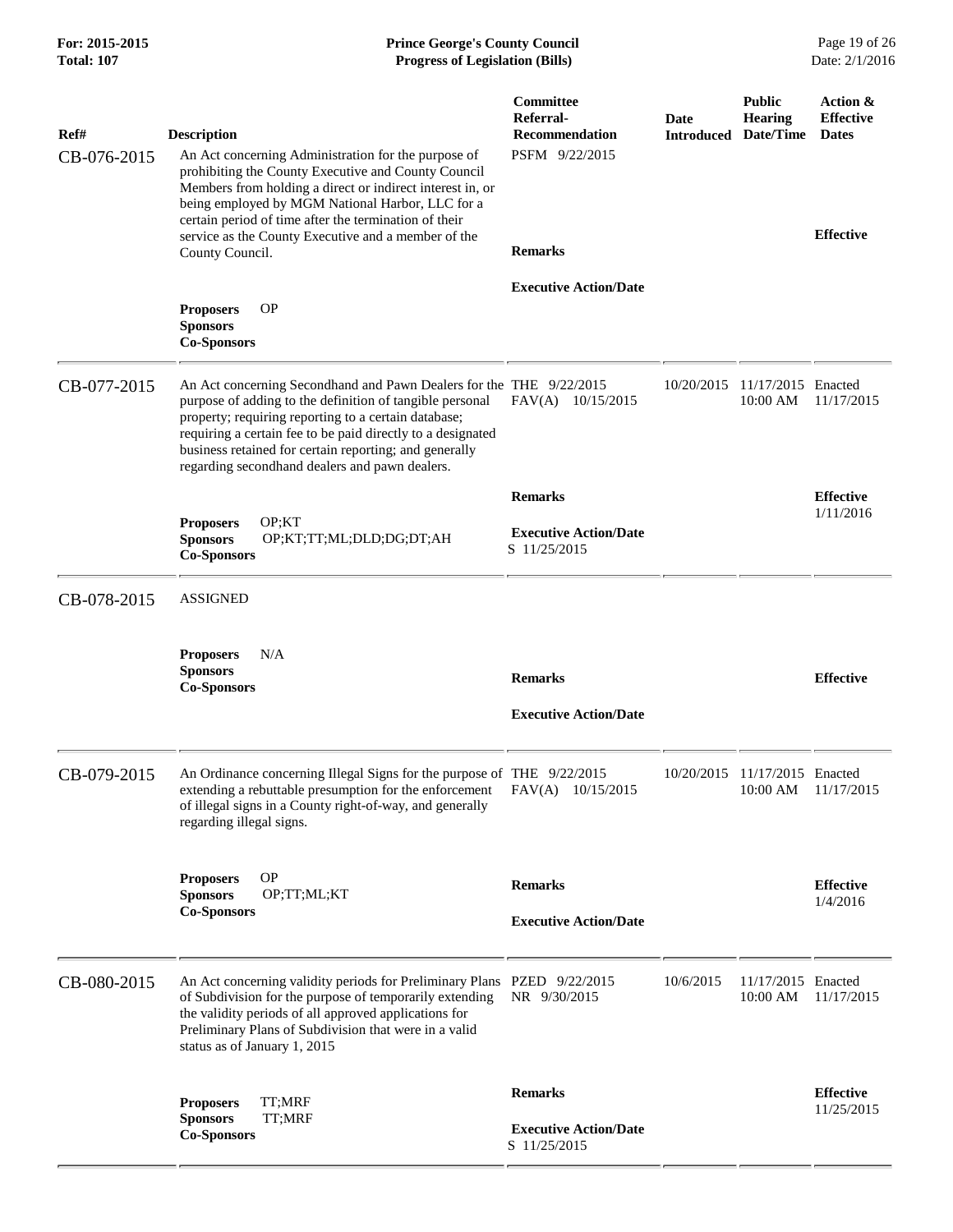## **For: 2015-2015 Prince George's County Council** Page 20 of 26<br> **Prince George's County Council** Page 20 of 26<br> **Progress of Legislation (Bills)** Date: 2/1/2016 **Total: 107 Progress of Legislation (Bills)**

| Ref#<br>CB-081-2015 | <b>Description</b><br>An Ordinance concerning validity periods for Detailed<br>Site Plans and Specific Design Plans for the purpose of<br>temporarily extending the validity periods of all approved<br>applications for Detailed Site Plans and Specific Design<br>Plans that were in a valid status as of January 1, 2015                                                                                                                        | Committee<br>Referral-<br><b>Recommendation</b><br>PZED 9/22/2015<br>NR 9/30/2015 | Date<br><b>Introduced</b><br>10/6/2015 | <b>Public</b><br><b>Hearing</b><br>Date/Time<br>11/17/2015 Enacted<br>10:00 AM | Action &<br><b>Effective</b><br><b>Dates</b><br>11/17/2015 |
|---------------------|----------------------------------------------------------------------------------------------------------------------------------------------------------------------------------------------------------------------------------------------------------------------------------------------------------------------------------------------------------------------------------------------------------------------------------------------------|-----------------------------------------------------------------------------------|----------------------------------------|--------------------------------------------------------------------------------|------------------------------------------------------------|
|                     | <b>Proposers</b><br>TT:MRF<br><b>Sponsors</b><br>TT;MRF<br><b>Co-Sponsors</b>                                                                                                                                                                                                                                                                                                                                                                      | <b>Remarks</b><br><b>Executive Action/Date</b>                                    |                                        |                                                                                | <b>Effective</b><br>11/17/2015                             |
| CB-082-2015         | A Subdivision Bill concerning Preliminary Plans and<br>Final Plats of Subdivision for the purpose of clarifying<br>the time periods for Planning Board review of<br>applications for preliminary plans and final plats of<br>subdivision.                                                                                                                                                                                                          | PZED 9/22/2015<br>FAV(A) 9/30/2015                                                | 10/6/2015                              | 11/17/2015 Enacted<br>10:00 AM                                                 | 11/17/2015                                                 |
|                     | MRF;DLD<br><b>Proposers</b><br><b>Sponsors</b><br>MRF;DLD<br><b>Co-Sponsors</b>                                                                                                                                                                                                                                                                                                                                                                    | <b>Remarks</b><br><b>Executive Action/Date</b><br>S 11/25/2015                    |                                        |                                                                                | <b>Effective</b><br>12/28/2015                             |
| CB-083-2015         | An Ordinance concerning Comprehensive Design Plans,<br>Conceptual Site Plans, Detailed Site Plans, and Specific<br>Design Plans for the purpose of shortening and<br>establishing more consistent time periods for the reviews<br>by the Planning Board and the District Council of<br>Comprehensive Design Plans, Conceptual Site Plans,<br>Detailed Site Plans, and Specific Design Plans and<br>generally relating to development plan reviews. | PZED 9/22/2015<br>FAV(A) 10/7/2015<br><b>Remarks</b>                              | 10/13/2015                             | 11/3/2015<br>10:00 AM                                                          | Enacted<br>11/3/2015<br><b>Effective</b>                   |
|                     | MRF;DLD<br><b>Proposers</b><br><b>Sponsors</b><br>MRF;DLD<br><b>Co-Sponsors</b>                                                                                                                                                                                                                                                                                                                                                                    | <b>Executive Action/Date</b>                                                      |                                        |                                                                                | 12/21/2015                                                 |
| CB-084-2015         | AN ACT concerning Building and Grading Permits for<br>the purpose of establishing a fifteen-business-day goal as $FAV(A)$ 10/7/2015<br>to the issuance of building and grading permits for<br>projects enrolled in the Department of Permitting,<br>Inspections and Enforcement's Peer Review Program,<br>subject to certain conditions.                                                                                                           | PZED 9/22/2015                                                                    |                                        | 10/13/2015 11/10/2015 Enacted<br>11:00 AM                                      | 11/10/2015                                                 |
|                     |                                                                                                                                                                                                                                                                                                                                                                                                                                                    | <b>Remarks</b>                                                                    |                                        |                                                                                | <b>Effective</b>                                           |
|                     | <b>Proposers</b><br>MRF;DLD<br><b>Sponsors</b><br>MRF;DLD;KT;TT<br><b>Co-Sponsors</b>                                                                                                                                                                                                                                                                                                                                                              | <b>Executive Action/Date</b><br>S 11/19/2015                                      |                                        |                                                                                | 1/4/2016                                                   |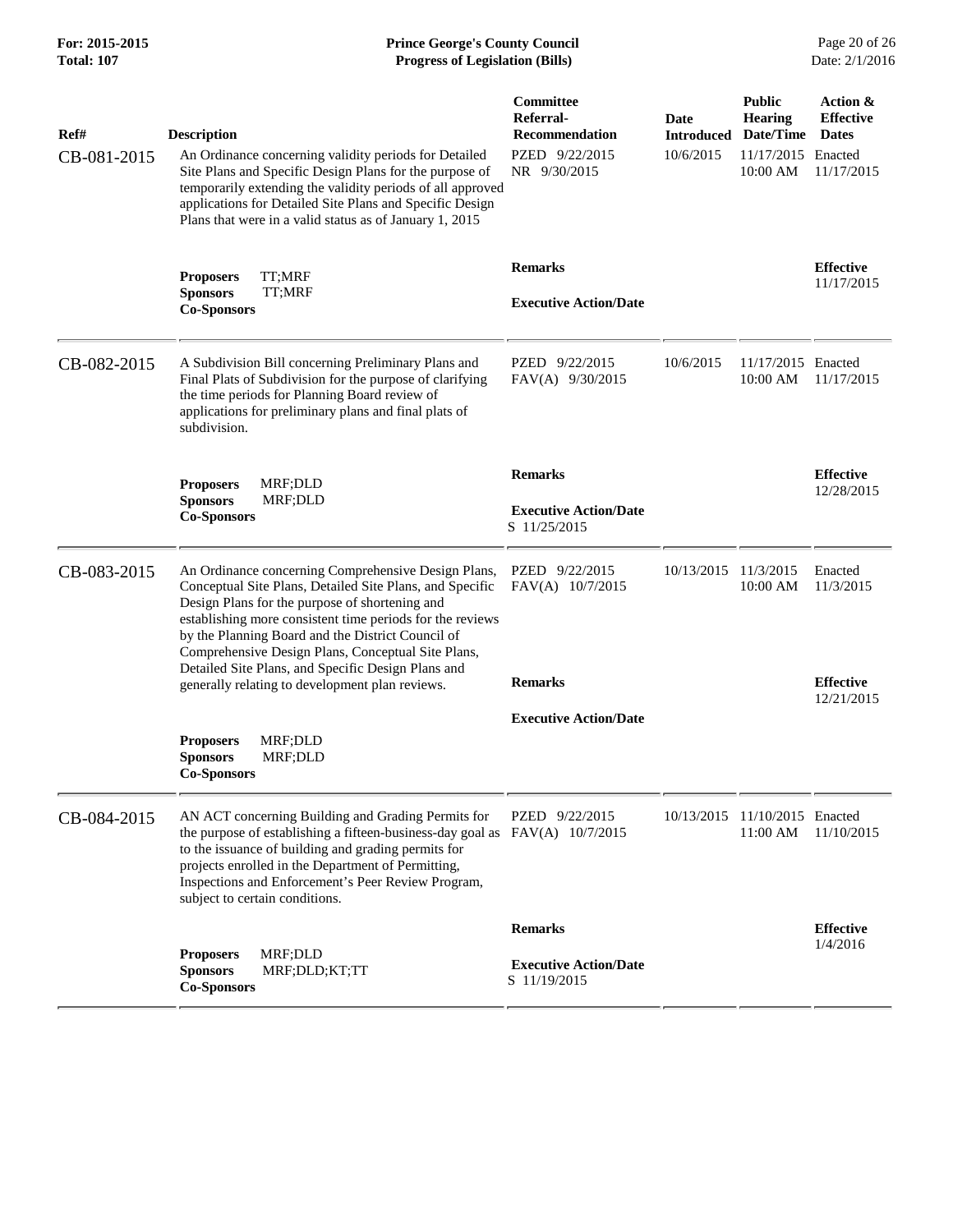## **For: 2015-2015 Prince George's County Council** Page 21 of 26<br> **Formal** Page 21 of 26<br> **Prince George's County Council** Page 21 of 26<br> **Progress of Legislation (Bills)** Date: 2/1/2016 **Total: 107 Progress of Legislation (Bills)**

| Ref#<br>CB-085-2015 | <b>Description</b><br>An Act concerning Illegal Rental Property for the<br>purpose prohibiting a new owner from operating a<br>property without a valid license; providing for a penalty<br>for rental property owners who operate property without<br>a valid license, and generally relating to rental property | <b>Committee</b><br>Referral-<br>Recommendation<br>THE 9/22/2015<br>FAV(A) 10/15/2015 | Date<br><b>Introduced</b><br>10/20/2015 | <b>Public</b><br><b>Hearing</b><br>Date/Time<br>11/17/2015 Enacted<br>10:00 AM | Action &<br><b>Effective</b><br><b>Dates</b><br>11/17/2015 |
|---------------------|-------------------------------------------------------------------------------------------------------------------------------------------------------------------------------------------------------------------------------------------------------------------------------------------------------------------|---------------------------------------------------------------------------------------|-----------------------------------------|--------------------------------------------------------------------------------|------------------------------------------------------------|
|                     | licensing.<br>MRF;DT<br><b>Proposers</b><br><b>Sponsors</b><br>MRF;DT;TT;AH;DLD;DG;OP<br><b>Co-Sponsors</b>                                                                                                                                                                                                       | <b>Remarks</b><br><b>Executive Action/Date</b><br>S 11/25/2015                        |                                         |                                                                                | <b>Effective</b><br>1/11/2016                              |
| CB-086-2015         | An Act concerning Roads and Sidewalks - Design and<br>Construction Standards for the purpose of incorporating<br>urban street design standards set forth within Plan Prince<br>George's 2035 for urban centers in Prince George's<br>County.                                                                      | THE 9/22/2015<br>FAV(A) 10/15/2015                                                    | 10/20/2015                              | 11/17/2015 Enacted<br>10:00 AM                                                 | 11/17/2015                                                 |
|                     | ML<br><b>Proposers</b><br><b>Sponsors</b><br>ML;TT;MRF;DLD;DG;DT;OP<br><b>Co-Sponsors</b>                                                                                                                                                                                                                         | <b>Remarks</b><br><b>Executive Action/Date</b><br>S 11/25/2015                        |                                         |                                                                                | <b>Effective</b><br>1/11/2016                              |
| CB-087-2015         | An Ordinance concerning I-3 Zone - Limousine Service<br>Dispatch Station for the purpose of defining a Private<br>Limousine Service Dispatching Station in the Zoning<br>Ordinance and permitting the use in the I-3 (Planned<br>Industrial Employment Park) Zone, under certain<br>circumstances.                | PZED 9/22/2015<br>FAV 10/13/2015                                                      | 10/20/2015                              | 11/17/2015 Enacted<br>10:00 AM                                                 | 11/17/2015                                                 |
|                     |                                                                                                                                                                                                                                                                                                                   | <b>Remarks</b>                                                                        |                                         |                                                                                | <b>Effective</b>                                           |
|                     | <b>OP</b><br><b>Proposers</b><br><b>Sponsors</b><br>OP;AH;DLD;KT<br><b>Co-Sponsors</b>                                                                                                                                                                                                                            | <b>Executive Action/Date</b>                                                          |                                         |                                                                                | 11/17/2015                                                 |
| CB-088-2015         | An Act concerning Local Impact Grant Funds Multiyear<br>Plan for the purpose of establishing a process to develop<br>and review the County's Local Impact Grant Funds<br>Multiyear Plan.                                                                                                                          | PSFM 9/22/2015<br>$FAV(A)$ 10/1/2015                                                  | 10/13/2015                              | 11/10/2015 Enacted<br>11:00 AM                                                 | 11/10/2015                                                 |
|                     | <b>OP</b><br><b>Proposers</b>                                                                                                                                                                                                                                                                                     | <b>Remarks</b>                                                                        |                                         |                                                                                | <b>Effective</b>                                           |
|                     | <b>Sponsors</b><br>KT;TT;MRF;DLD;DG;DT<br><b>Co-Sponsors</b>                                                                                                                                                                                                                                                      | <b>Executive Action/Date</b><br>S 11/19/2015                                          |                                         |                                                                                | 1/4/2016                                                   |
| CB-089-2015         | An Act amending certain definitions and enforcement<br>procedures for food service facilities to comply with<br>recent changes to the Code of Maryland Regulations<br>10.15.03 and generally relating to food service facilities<br>and food service manager certifications.                                      | HEHS 9/29/2015<br>$FAV(A)$ 10/8/2015                                                  | 10/20/2015                              | 11/17/2015 Enacted<br>10:00 AM                                                 | 11/17/2015                                                 |
|                     | CO. EXEC.                                                                                                                                                                                                                                                                                                         | <b>Remarks</b>                                                                        |                                         |                                                                                | <b>Effective</b>                                           |
|                     | <b>Proposers</b><br><b>Sponsors</b><br>KT;MRF;DT<br><b>Co-Sponsors</b>                                                                                                                                                                                                                                            | <b>Executive Action/Date</b><br>S 11/25/2015                                          |                                         |                                                                                | 1/11/2016                                                  |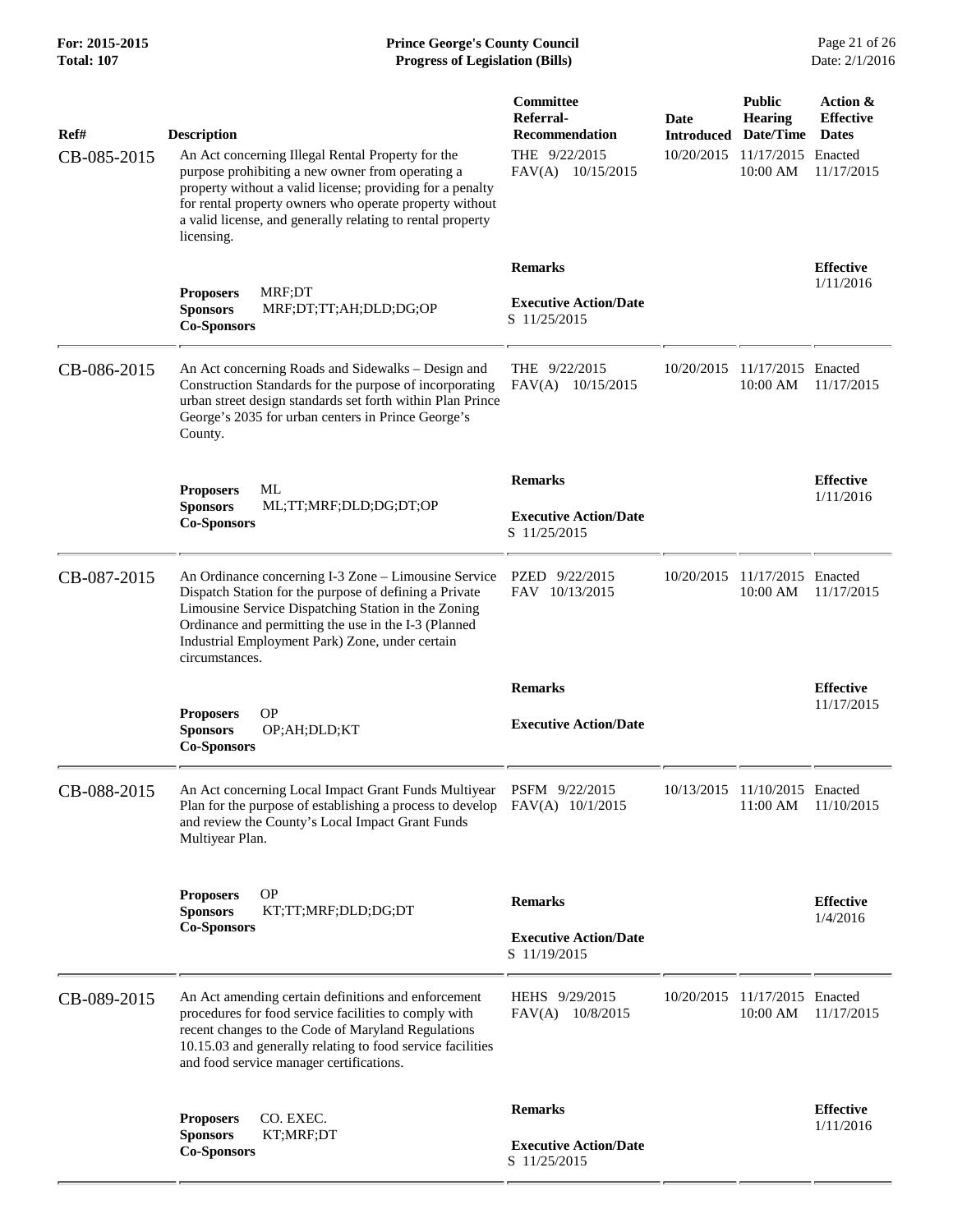## **For: 2015-2015 Prince George's County Council** Page 22 of 26<br> **Prince George's County Council** Page 22 of 26<br> **Progress of Legislation (Bills)** Date: 2/1/2016 **Total: 107 Progress of Legislation (Bills)**

| Ref#<br>CB-090-2015 | <b>Description</b><br>An Act amending the provisions of the Building Code of<br>Prince George's County to conform to the 2015 Editions<br>of the International Building Code, the International<br>Mechanical Code, the International Energy Conservation<br>Code and the International Residential Code for One- and<br>Two-Family Dwellings.                                                                                                                                                                                                                                                                                                                                                                                                                                                                                                                                                                                                                                                                                                                                                                                                                                                                                                                                                                                      | Committee<br>Referral-<br><b>Recommendation</b><br>THE 9/29/2015<br>FAV(A) 10/15/2015 | <b>Date</b><br><b>Introduced</b> | <b>Public</b><br><b>Hearing</b><br>Date/Time<br>10/20/2015 11/17/2015 Enacted<br>10:00 AM | Action &<br><b>Effective</b><br><b>Dates</b><br>11/17/2015 |
|---------------------|-------------------------------------------------------------------------------------------------------------------------------------------------------------------------------------------------------------------------------------------------------------------------------------------------------------------------------------------------------------------------------------------------------------------------------------------------------------------------------------------------------------------------------------------------------------------------------------------------------------------------------------------------------------------------------------------------------------------------------------------------------------------------------------------------------------------------------------------------------------------------------------------------------------------------------------------------------------------------------------------------------------------------------------------------------------------------------------------------------------------------------------------------------------------------------------------------------------------------------------------------------------------------------------------------------------------------------------|---------------------------------------------------------------------------------------|----------------------------------|-------------------------------------------------------------------------------------------|------------------------------------------------------------|
|                     | CO. EXEC.<br><b>Proposers</b><br><b>Sponsors</b><br>TT;ML;AH;MRF;DT;DG<br><b>Co-Sponsors</b>                                                                                                                                                                                                                                                                                                                                                                                                                                                                                                                                                                                                                                                                                                                                                                                                                                                                                                                                                                                                                                                                                                                                                                                                                                        | <b>Remarks</b><br><b>Executive Action/Date</b><br>S 11/25/2015                        |                                  |                                                                                           | <b>Effective</b><br>1/11/2016                              |
| CB-091-2015         | An Act amending the Prince George's County Code by<br>adopting the 2014 Edition of the National Electrical Code FAV 10/15/2015                                                                                                                                                                                                                                                                                                                                                                                                                                                                                                                                                                                                                                                                                                                                                                                                                                                                                                                                                                                                                                                                                                                                                                                                      | THE $9/29/2015$                                                                       |                                  | 10/20/2015 11/17/2015 Enacted<br>10:00 AM                                                 | 11/17/2015                                                 |
|                     | CO. EXEC.<br><b>Proposers</b><br><b>Sponsors</b><br>TT;ML;AH;MRF;DLD;DG;DT;OP<br><b>Co-Sponsors</b>                                                                                                                                                                                                                                                                                                                                                                                                                                                                                                                                                                                                                                                                                                                                                                                                                                                                                                                                                                                                                                                                                                                                                                                                                                 | <b>Remarks</b><br><b>Executive Action/Date</b><br>S 11/25/2015                        |                                  |                                                                                           | <b>Effective</b><br>1/11/2016                              |
| CB-092-2015         | An Ordinance concerning Mixed Use and Commercial<br>Zones – Table of Uses – Tobacco and Electronic<br>Cigarette Shops For the purpose of providing a definition<br>for tobacco shop and electronic cigarette shop uses in the<br>Zoning Ordinance; amending the Mixed Use Zones Table<br>of Uses to prohibit tobacco shop and electronic cigarette<br>shop uses in the M-U-TC (Mixed-Use Town Center)<br>Zone; providing an amortization period by June 1, 2017,<br>for tobacco shop and electronic cigarette shop uses in the<br>M-U-TC Zone that are not in compliance with the<br>requirements of the Zoning Ordinance; amending the<br>Commercial Zones Table of Uses to permit new and<br>existing tobacco shop and electronic cigarette shop uses<br>by Special Exception in the C-A (Ancillary Commercial),<br>C-S-C (Commercial Shopping Center), C-W<br>(Commercial – Waterfront), and C-R-C (Commercial<br>Regional Center) Zones; providing approval criteria for<br>approval of Special Exceptions for tobacco shop and<br>electronic cigarette shop uses; and providing that Special<br>Exception applications for tobacco shop or electronic<br>cigarette shop uses legally existing on January 1, 2016,<br>must be accepted for filing by the Planning Board on or<br>before June 1, 2017.<br>KT<br><b>Proposers</b> | PZED 9/29/2015<br>FAV(A) 10/13/2015<br><b>Remarks</b><br><b>Executive Action/Date</b> |                                  | 10/20/2015 11/17/2015 Enacted<br>10:00 AM                                                 | 11/17/2015<br><b>Effective</b><br>11/17/2015               |
|                     | <b>Sponsors</b><br>KT;ML;AH<br><b>Co-Sponsors</b>                                                                                                                                                                                                                                                                                                                                                                                                                                                                                                                                                                                                                                                                                                                                                                                                                                                                                                                                                                                                                                                                                                                                                                                                                                                                                   |                                                                                       |                                  |                                                                                           |                                                            |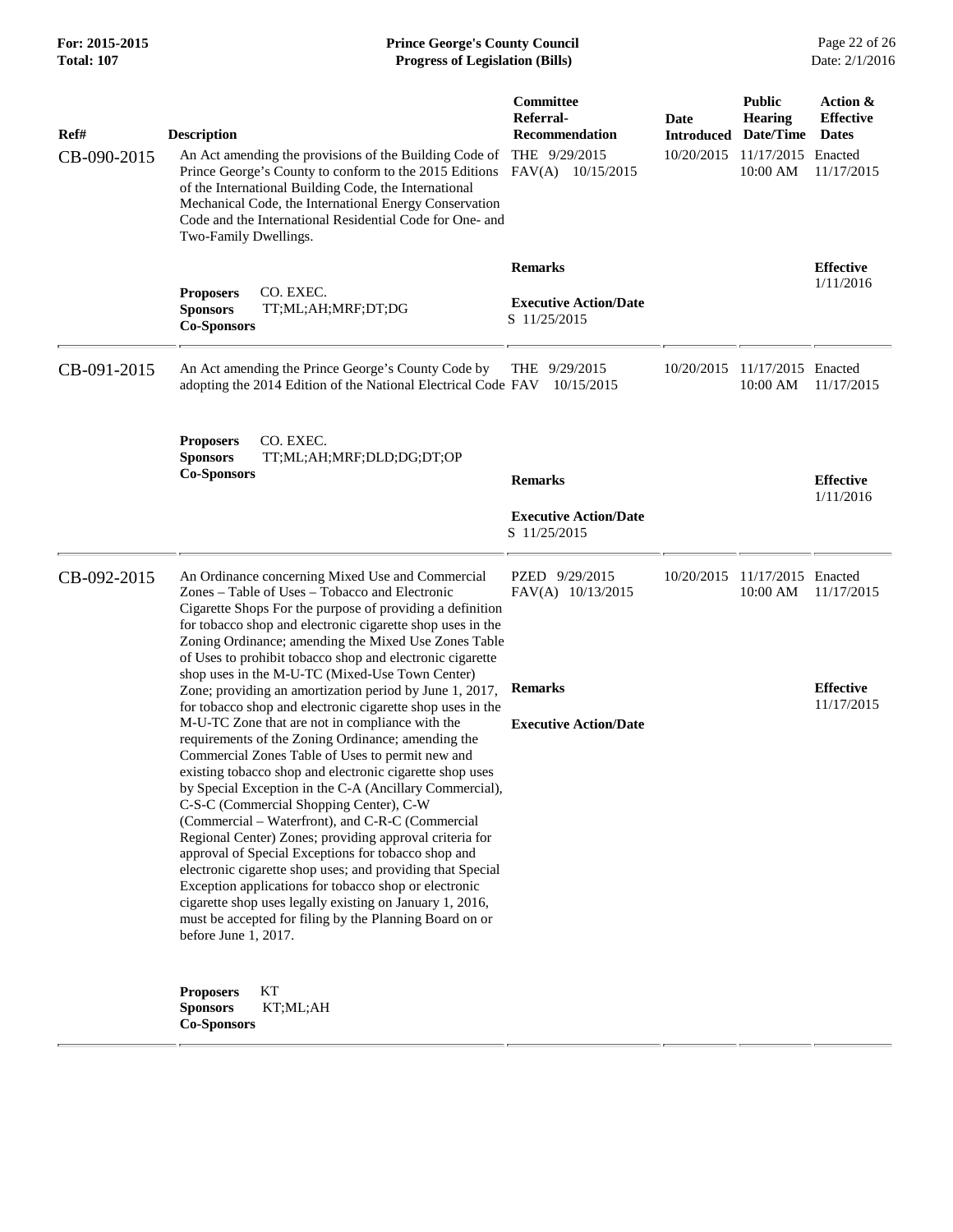## **For: 2015-2015 Prince George's County Council** Page 23 of 26<br> **Prince George's County Council** Page 23 of 26<br> **Progress of Legislation (Bills)** Date: 2/1/2016 **Total: 107 Progress of Legislation (Bills)**

| Ref#        | <b>Description</b>                                                                                                                                                                                                                                                                                                 | Committee<br>Referral-<br><b>Recommendation</b> | <b>Date</b> | <b>Public</b><br><b>Hearing</b><br><b>Introduced Date/Time</b> | Action &<br><b>Effective</b><br><b>Dates</b> |
|-------------|--------------------------------------------------------------------------------------------------------------------------------------------------------------------------------------------------------------------------------------------------------------------------------------------------------------------|-------------------------------------------------|-------------|----------------------------------------------------------------|----------------------------------------------|
| CB-093-2015 | An Act concerning Informational Mailing–Civic<br>Association Registration - Neighborhood Meetings for<br>the purpose of amending the requirements for<br>pre-application informational mailings and neighborhood<br>meetings, as well as the requirements for civic association                                    | PZED 9/29/2015                                  |             |                                                                |                                              |
|             | registration for preliminary plan and conservation<br>subdivision applications in Prince George's County.                                                                                                                                                                                                          | <b>Remarks</b>                                  |             |                                                                | <b>Effective</b>                             |
|             | <b>DLD</b><br><b>Proposers</b><br><b>Sponsors</b><br><b>Co-Sponsors</b>                                                                                                                                                                                                                                            | <b>Executive Action/Date</b>                    |             |                                                                |                                              |
| CB-094-2015 | An Ordinance concerning Informational Mailing – Civic PZED 9/29/2015<br>Association Registration - Neighborhood Meetings for<br>the purpose of amending the requirements for<br>pre-application informational mailings and neighborhood                                                                            |                                                 |             |                                                                |                                              |
|             | meetings, as well as the requirements for civic association<br>registration for preliminary plans of subdivision and<br>conservation subdivision applications in Prince George's<br>County.                                                                                                                        | <b>Remarks</b>                                  |             |                                                                | <b>Effective</b>                             |
|             |                                                                                                                                                                                                                                                                                                                    | <b>Executive Action/Date</b>                    |             |                                                                |                                              |
|             | <b>DLD</b><br><b>Proposers</b><br><b>Sponsors</b><br><b>Co-Sponsors</b>                                                                                                                                                                                                                                            |                                                 |             |                                                                |                                              |
| CB-095-2015 | An Act concerning Renters' Property Tax Relief<br>Supplement for the purpose of requiring the Director of<br>Finance to pay a Renters' Property Tax Relief<br>Supplement to certain residents who qualify for a certain<br>payment under State law.                                                                | PSFM 9/29/2015<br>FAV 10/7/2015                 |             | 10/20/2015 11/17/2015 Enacted<br>10:00 AM                      | 11/17/2015                                   |
|             | DG:DT:TT:MRF<br><b>Proposers</b><br>DG;DT;TT;MRF;DLD;KT;ML;OP<br><b>Sponsors</b><br><b>Co-Sponsors</b>                                                                                                                                                                                                             | <b>Remarks</b>                                  |             |                                                                | <b>Effective</b>                             |
|             |                                                                                                                                                                                                                                                                                                                    | <b>Executive Action/Date</b><br>S 11/25/2015    |             |                                                                | 1/11/2016                                    |
| CB-096-2015 | An Act concerning Rental Housing for the purpose of<br>requiring a safety and security plan for the issuance and<br>renewal of multifamily rental facility licenses for owners<br>of multifamily rental facilities of ten (10) or more units<br>and generally relating to multifamily rental facility<br>licenses. | PSFM 9/29/2015                                  |             |                                                                |                                              |
|             |                                                                                                                                                                                                                                                                                                                    | <b>Remarks</b>                                  |             |                                                                | <b>Effective</b>                             |
|             | KT;OP<br><b>Proposers</b><br><b>Sponsors</b><br><b>Co-Sponsors</b>                                                                                                                                                                                                                                                 | <b>Executive Action/Date</b>                    |             |                                                                |                                              |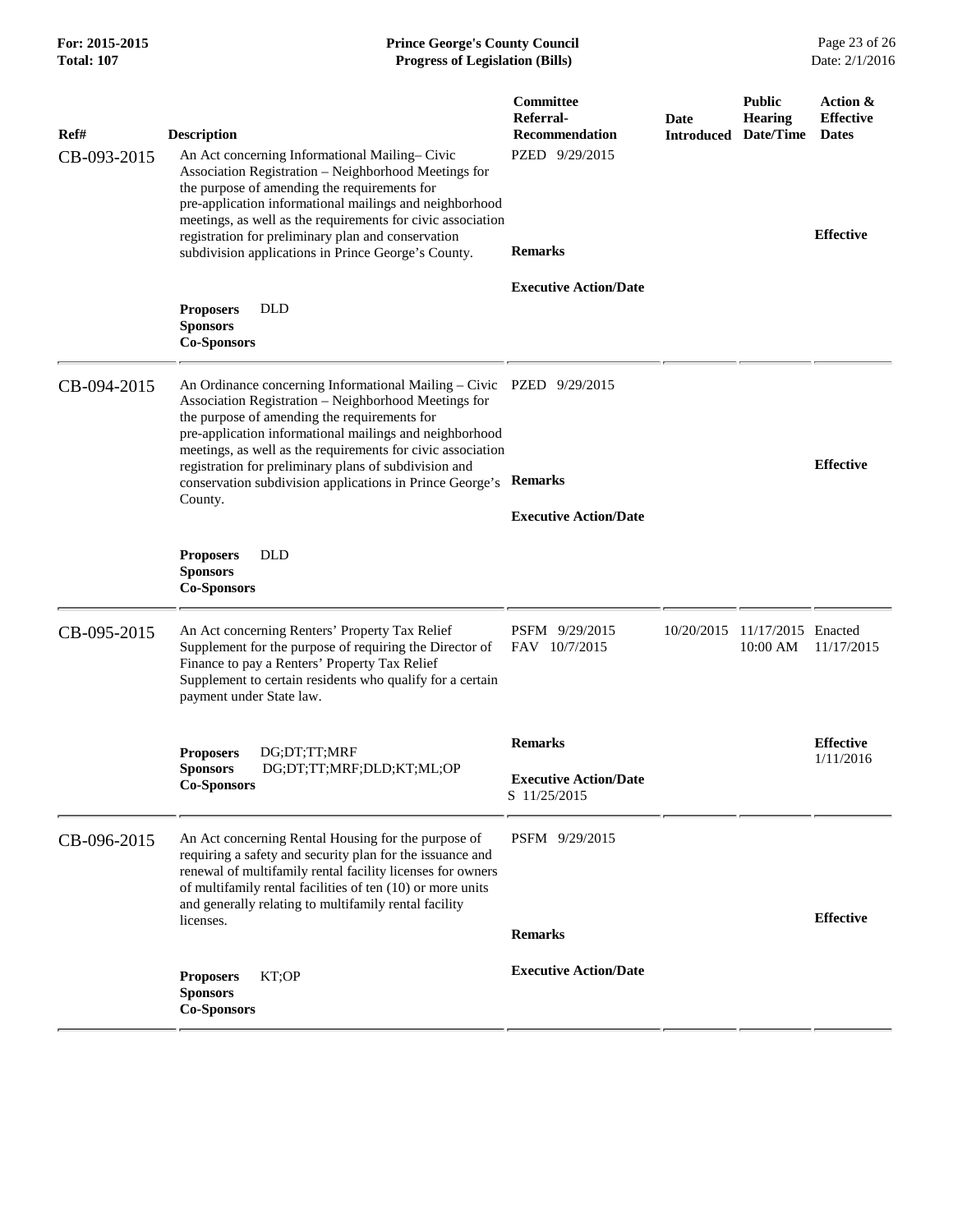| Ref#<br>CB-097-2015 | <b>Description</b><br>An Ordinance for the purpose of amending certain<br>Planning Board notice and technical staff reports<br>requirements.                                                                                                                                                                                                                                      | Committee<br>Referral-<br>Recommendation<br>PZED 10/6/2015<br>FAV 10/7/2015 | Date<br><b>Introduced</b><br>10/20/2015 | <b>Public</b><br><b>Hearing</b><br>Date/Time<br>11/17/2015 Enacted<br>10:00 AM | Action &<br><b>Effective</b><br><b>Dates</b><br>11/17/2015 |
|---------------------|-----------------------------------------------------------------------------------------------------------------------------------------------------------------------------------------------------------------------------------------------------------------------------------------------------------------------------------------------------------------------------------|-----------------------------------------------------------------------------|-----------------------------------------|--------------------------------------------------------------------------------|------------------------------------------------------------|
|                     | M-NCPPC<br><b>Proposers</b><br><b>MRF</b><br><b>Sponsors</b><br><b>Co-Sponsors</b>                                                                                                                                                                                                                                                                                                | <b>Remarks</b><br><b>Executive Action/Date</b>                              |                                         |                                                                                | <b>Effective</b><br>1/4/2016                               |
| CB-098-2015         | An Ordinance concerning Private Schools for the purpose PZED 10/6/2015<br>of permitting additional uses on a private school campus, FAV(A) 10/7/2015<br>including medical uses, under certain circumstances.                                                                                                                                                                      |                                                                             | 10/13/2015                              | 11/10/2015 Enacted<br>11:00 AM                                                 | 11/10/2015                                                 |
|                     | <b>Proposers</b><br>DG<br><b>Sponsors</b><br>DG<br><b>Co-Sponsors</b>                                                                                                                                                                                                                                                                                                             | <b>Remarks</b><br><b>Executive Action/Date</b>                              |                                         |                                                                                | <b>Effective</b><br>12/28/2015                             |
| CB-099-2015         | An Ordinance concerning Improvements to Existing<br>Multifamily Communities for the purpose of removing a<br>restriction on new access and parking improvements for<br>established multifamily housing developments in Prince<br>George's County.                                                                                                                                 | PZED<br>10/6/2015<br><b>FAV</b><br>10/7/2015                                |                                         | 10/20/2015 11/17/2015 Enacted<br>10:00 AM                                      | 11/17/2015                                                 |
|                     | <b>Proposers</b><br><b>MRF</b><br><b>Sponsors</b><br>MRF;DG;DT;DLD<br><b>Co-Sponsors</b>                                                                                                                                                                                                                                                                                          | <b>Remarks</b><br><b>Executive Action/Date</b>                              |                                         |                                                                                | <b>Effective</b><br>1/4/2016                               |
| CB-100-2015         | ASSIGNED                                                                                                                                                                                                                                                                                                                                                                          |                                                                             |                                         |                                                                                |                                                            |
|                     | N/A<br><b>Proposers</b><br><b>Sponsors</b><br><b>Co-Sponsors</b>                                                                                                                                                                                                                                                                                                                  | <b>Remarks</b><br><b>Executive Action/Date</b>                              |                                         |                                                                                | <b>Effective</b>                                           |
| CB-101-2015         | An Ordinance concerning Churches or Places of Worship PZED 10/13/2015<br>$-$ Accessory Uses – Daycare Centers for Children for the FAV $10/21/2015$<br>purpose of amending the method for meeting the<br>minimum acreage requirement for Churches or other<br>Places of Worship applicable to a daycare center for<br>children that is associated with a church that has off-site |                                                                             |                                         | 10/13/2015 11/10/2015 Enacted<br>11:00 AM                                      | 11/10/2015                                                 |
|                     | parking.<br>DG<br><b>Proposers</b><br>DG<br><b>Sponsors</b><br><b>Co-Sponsors</b>                                                                                                                                                                                                                                                                                                 | <b>Remarks</b><br><b>Executive Action/Date</b>                              |                                         |                                                                                | <b>Effective</b><br>12/28/2015                             |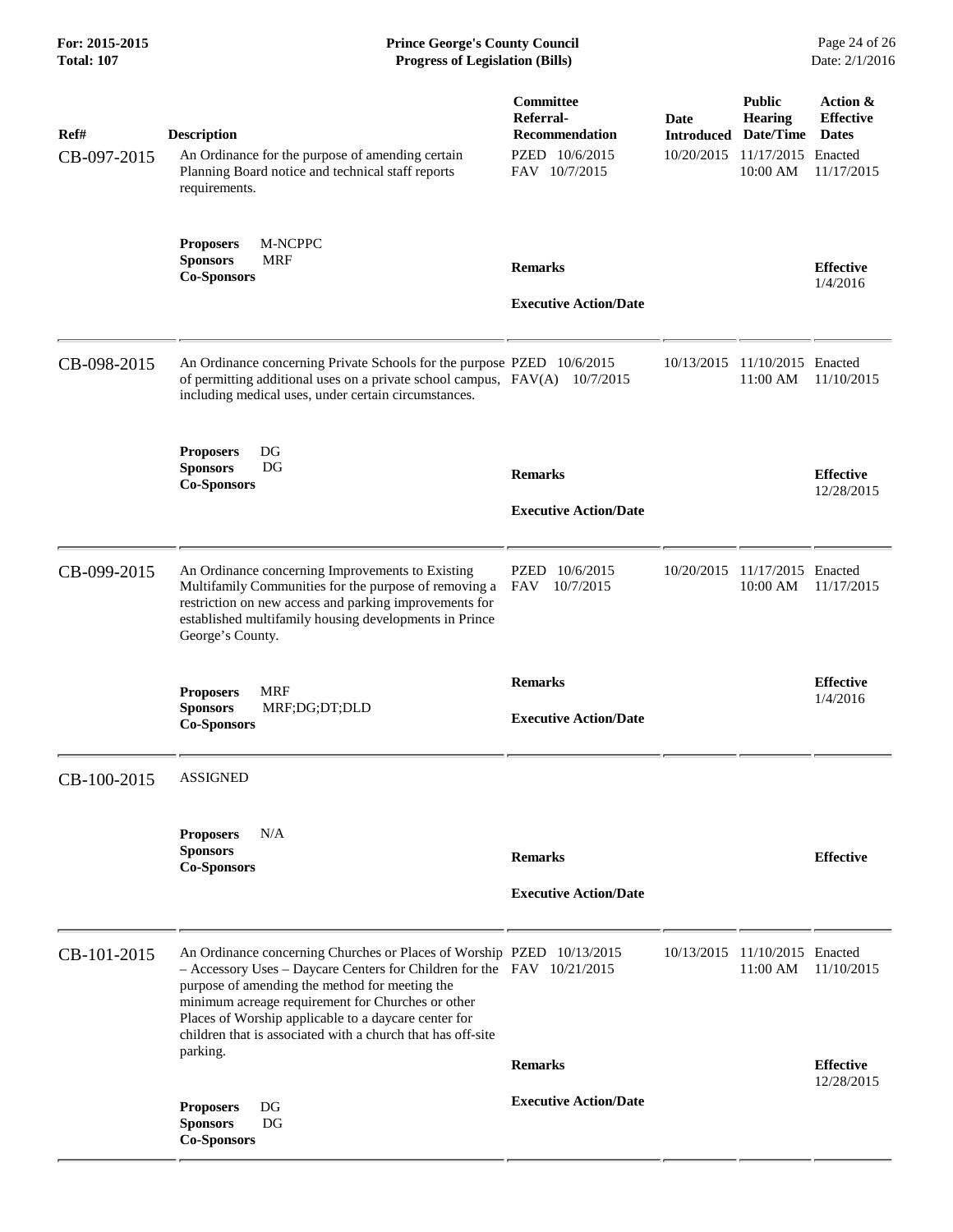**For: 2015-2015 Prince George's County Council** Page 25 of 26<br> **Prince George's County Council** Page 25 of 26<br> **Progress of Legislation (Bills)** Date: 2/1/2016 **Total: 107 Progress of Legislation (Bills)** 

| Ref#<br>CB-102-2015 | <b>Description</b><br>An Act concerning the Pledge of the Tax Increment from<br>the Suitland-Naylor Road Development District                                                                                                                                                                 | Committee<br>Referral-<br><b>Recommendation</b><br>$C.0.W.$ $10/13/2015$<br>FAV 10/20/2015 | Date<br>10/13/2015 | <b>Public</b><br><b>Hearing</b><br><b>Introduced Date/Time</b><br>11/17/2015<br>10:00 AM | Action &<br><b>Effective</b><br><b>Dates</b><br>Enacted<br>11/17/2015 |
|---------------------|-----------------------------------------------------------------------------------------------------------------------------------------------------------------------------------------------------------------------------------------------------------------------------------------------|--------------------------------------------------------------------------------------------|--------------------|------------------------------------------------------------------------------------------|-----------------------------------------------------------------------|
|                     | CO. EXEC.;KT<br><b>Proposers</b><br><b>Sponsors</b><br>KT;MRF;DLD;DG;DT;TT;AH;OP<br><b>Co-Sponsors</b>                                                                                                                                                                                        | <b>Remarks</b><br><b>Executive Action/Date</b><br>S 11/25/2015                             |                    |                                                                                          | <b>Effective</b><br>1/11/2016                                         |
| CB-103-2015         | An Act concerning Supplementary Appropriations for the C.O.W. 10/13/2015<br>purpose of declaring additional revenue and<br>appropriating to the General Fund Outside Sources to<br>provide funds for costs that were not anticipated in the<br>Approved Fiscal Year 2016 Budget               | FAV 10/20/2015                                                                             | 10/20/2015         | 11/17/2015 Enacted<br>10:00 AM                                                           | 11/17/2015                                                            |
|                     | CO. EXEC.<br><b>Proposers</b><br><b>Sponsors</b><br>MRF;DLD<br><b>Co-Sponsors</b>                                                                                                                                                                                                             | <b>Remarks</b><br><b>Executive Action/Date</b><br>S 11/25/2015                             |                    |                                                                                          | <b>Effective</b><br>1/11/2016                                         |
| CB-104-2015         | An Act concerning the issuance and sale of General<br>Obligation Bonds in an amount not to exceed One<br>Hundred Fifteen Million Eight Hundred One Thousand<br>Dollars (\$115,801,000)                                                                                                        | $C.0.W.$ $10/13/2015$<br>FAV 10/20/2015                                                    |                    | 10/20/2015 11/17/2015 Enacted<br>10:00 AM                                                | 11/17/2015                                                            |
|                     | CO. EXEC.<br><b>Proposers</b><br><b>Sponsors</b><br>KT;TT;MRF;DLD;DG;OP;DT<br><b>Co-Sponsors</b>                                                                                                                                                                                              | <b>Remarks</b><br><b>Executive Action/Date</b><br>S 11/25/2015                             |                    |                                                                                          | <b>Effective</b><br>1/11/2016                                         |
| CB-105-2015         | An Act concerning Supplementary Appropriations to the C.O.W. 10/20/2015<br>Approved Fiscal Year 2016 Capital Budget for the<br>purpose of providing supplementary appropriations to<br>Systemic Replacements 2, Forward Funded Projects,<br>Major Renovations Projects and Major Repairs, and | FAV 10/20/2015                                                                             |                    | 10/20/2015 11/17/2015 Enacted<br>10:00 AM                                                | 11/17/2015                                                            |
|                     | decreasing appropriations to the Contingency<br>Appropriation Fund, Forward Funded Projects and Tulip<br>Grove Elementary School Replacement                                                                                                                                                  | <b>Remarks</b>                                                                             |                    |                                                                                          | <b>Effective</b><br>1/11/2016                                         |
|                     | <b>Proposers</b><br>CO. EXEC.<br><b>Sponsors</b><br>DLD;DG<br><b>Co-Sponsors</b>                                                                                                                                                                                                              | <b>Executive Action/Date</b><br>S 11/25/2015                                               |                    |                                                                                          |                                                                       |
| CB-106-2015         | An Ordinance concerning R-55 and R-18 Zones for the<br>purpose of permitting townhouses in the R-55<br>(One-Family Detached Residential) and R-18<br>(Multifamily Medium Density Residential) Zones, under<br>certain specified circumstances.                                                | $C.0.W.$ $10/20/2015$<br>FAV(A) 10/20/2015                                                 | 10/20/2015         | 11/17/2015 Enacted<br>10:00 AM                                                           | 11/17/2015                                                            |
|                     | <b>Proposers</b><br>DT<br><b>Sponsors</b><br>DT<br><b>Co-Sponsors</b>                                                                                                                                                                                                                         | <b>Remarks</b><br><b>Executive Action/Date</b>                                             |                    |                                                                                          | <b>Effective</b><br>11/17/2015                                        |